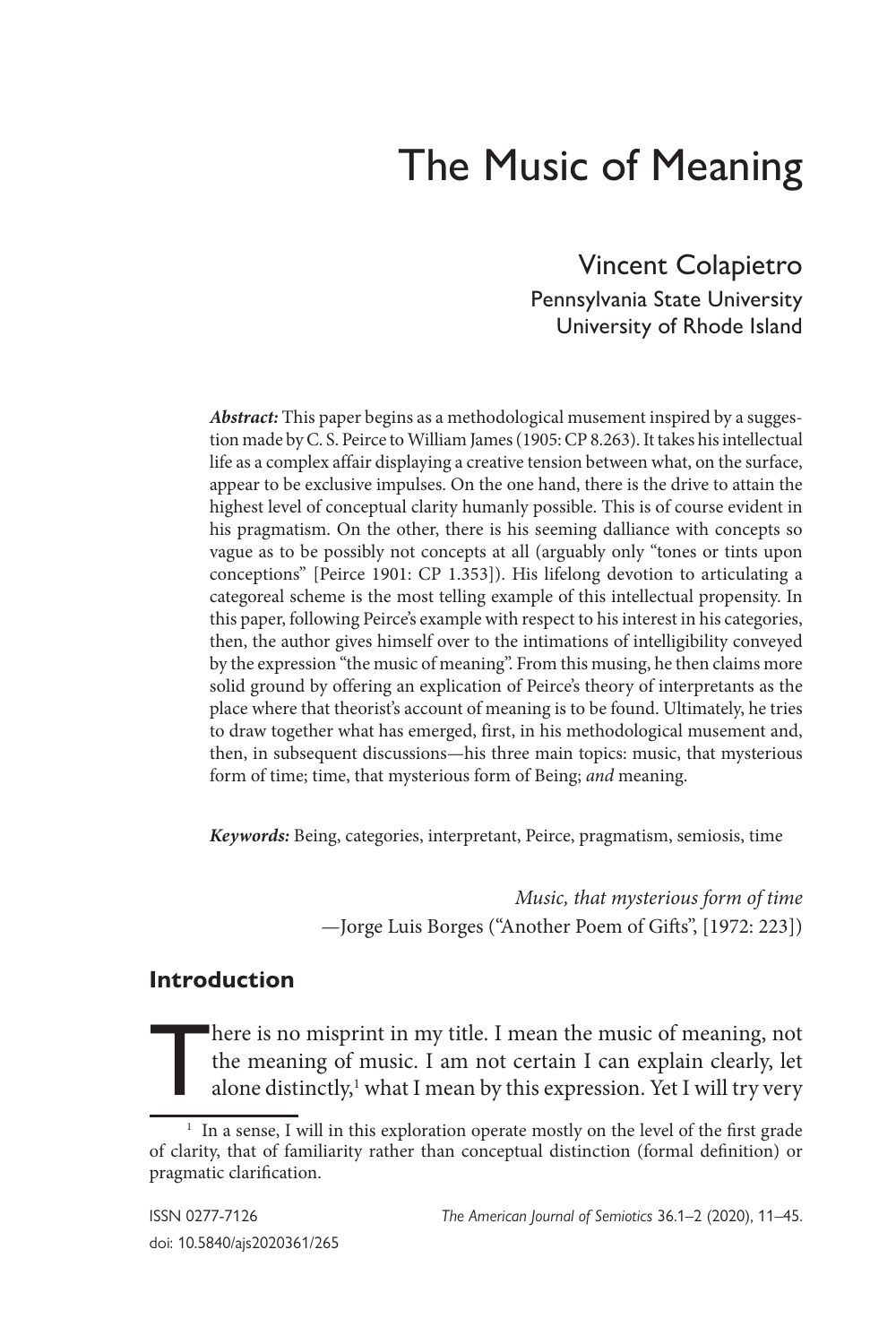hard to be as clear and distinct<sup>2</sup> as the phenomenon allows. Beyond this, my hope is to clarify a phenomenon pragmatically. The expression ("the music of meaning") is, in my ears, very much like a line of poetry to which one is drawn but whose sense proves elusive.<sup>3</sup> The lure of the line cannot be denied (Whitehead 1911: 119). I take my experience in this regard not to be idiosyncratic. In fact, I imagine it is very widely shared. Something for the most part, if not wholly, unintelligible claims us.<sup>4</sup> In its very unintelligibility, it holds within itself the promise of being comprehensible. It both thwarts and invites our efforts to understand; and these efforts are nothing less than the expression of a drive. It draws one back to it, time and again; it holds one fixated.

# **Methodological Musement: Peirce's Life as Exemplary**

There is of course danger here, one about which Peirce was keenly aware. He explicitly calls our attention to it in one of his best-known essays, a text crafted precisely to confront this danger. In "How to Make Our Ideas Clear", after noting "intellectual maturity with regard to clearness comes rather late", this being "an unfortunate arrangement of Nature", Peirce writes:

<sup>&</sup>lt;sup>2</sup> There is Cartesian clarity and then there is Peircean. Whereas clarity and distinctness are, to some extent, confused by being fused together by Descartes, they are carefully distinguished by Peirce. Pragmatically, clarity *means* familiarity and, in turn, familiarity has nothing to do with intellectual intuition or cognitive immediacy, yet everything to do with those everyday forms of "immediate" recognition resulting from our experiential acquaintance with some more or less determinate object, event, or situation. For the carpenter who is experientially acquainted with the properties of wood, seemingly "immediate" judgments (judgments not requiring much or any thought, moreover, ones *seemingly* closer to perception than inference), this board is clearly better than that for the purpose at hand. While Peirce rather misleadingly identifies familiarity, as the first grade of clarity, with a subjective feeling, his meaning is better grasped—indeed, better conveyed—if we think in terms of a practical acquaintance. The kind of familiarity a practitioner has involves having a *feel* for the matter at hand (Bourdieu 1980: 67–70). This might be described as "intuitive"; but, from a Peircean point of view, such a description would be misleading.

<sup>&</sup>lt;sup>3</sup> In "The Poet", R. W. Emerson suggests, "not metres, but a metre-making argument makes a poem—a thought so passionate and alive . . . it has an architecture of its own" (Emerson 1844: 450). I am disposed to modify this: not music, but music-making qualities such as the rhythmic, the melodic, the tonal, and whatever else counts as such are the focus of my concern.

<sup>&</sup>lt;sup>4</sup> There is no doubt a danger here, perhaps any number of dangers. Not the least of all, there is that of celebrating a tendency all too easily open to becoming a love of obscurity, simply a defensive attachment to unwarranted vagueness. Obscurantism can in part trace its roots to fighting against the legitimate exigencies of making our concepts appropriately clear, distinct, and pragmatically elucidated. Umberto Eco is a thinker who was animated by a deep suspicion of our obsessions with hidden patterns and secret codes. This is evident in both his literary and philosophical writings (in, e.g., *Foucault's Pendulum* [1988] and Richard Rorty's "Pragmatist's Progress").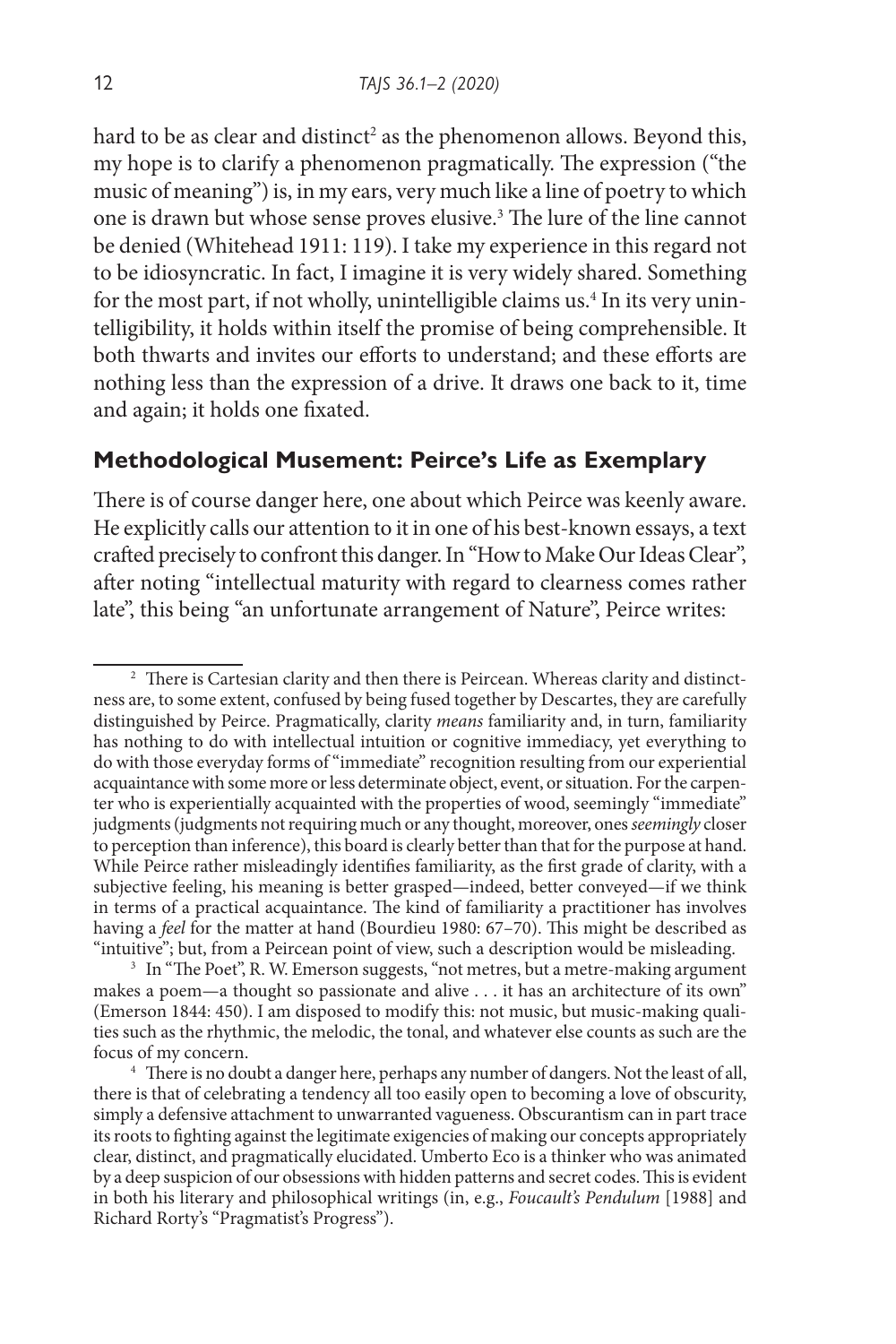It is terrible to see a single unclear idea, a single formula without meaning, lurking in a young man's head, will sometimes act like an obstruction of inert matter in an artery, hindering the nutrition of the brain, and condemning its victim to pine away in the fullness of his intellectual vigor and in the midst of intellectual plenty. Many a man has cherished for years as his hobby some vague shadow of an idea, too meaningless to be positive false; he has, nevertheless, passionately loved it, has made it his companion by day and by night, and has given to it his strength and his life and [. . .] in short has lived with it and for it, until it has become [. . .] flesh of his flesh and bone of his bone; and then he has waked some bright morning to find it gone, clean vanished away like the Melusina of the fable, and the essence of his life has gone with it. (Peirce 1878: EP 1.127, CP 5.393)

In order to avoid this, Peirce of course proposes a maxim.5 This maxim is not in itself a theory of meaning (it is even rather a stretch to claim that this maxim is implicitly such a theory); it is simply a heuristic maxim offered by an experimental inquirer, intimately *familiar* with the details and, of far greater moment, the spirit of scientific inquiry. It is a rule for how to conduct ourselves in the search for truth.<sup>6</sup> In brief, it is a maxim offered by an inquirer for the sake of conducting inquiry most effectively. It bears upon the clarification of meaning, without offering anything approximate to a theory of meaning, let alone a full-blown theory.

On this occasion, two points above all others need to be stressed. First, a number of commentators have wryly pointed out that Peirce's formulation of his maxim is scarcely a model of clarity (see, e.g., Thayer 1968; Hookway 1985). What, however, these expositors too often fail to note is that this is hardly avoidable. In drafting legislation, designed to be sufficiently precise, the need for qualifications and delimitations drives legislators in the direction of what reads like a needlessly complex formulation. This can be true of even finely crafted pieces of legislation, arguably, must be true of such pieces. In the very nature of the endeavor, a certain involuted formulation is for the most part unavoidable. The prose turns back upon itself in a series of qualifications, in an effort to specify precisely what is to be legally permissible and what is not. So, too, Peirce's

<sup>&</sup>lt;sup>5</sup> "Consider what effects, which might conceivably have practical bearings, we conceive the object of our conception to have. Then, our conception of these effects is the whole of our conception of the object" (Peirce 1879: EP 2.132, also in CP 5.402. See Hookway 1985; Short 2007) 6 This is an allusion to the original title of Descartes's *Discours de mètode*: "The

Method for Rightly Conducting One's Reason and for Seeking Truth in the Sciences". Peirce's semeiotic endeavors to offer nothing less than what Descartes's title indicates (See Fisch 1986: 288).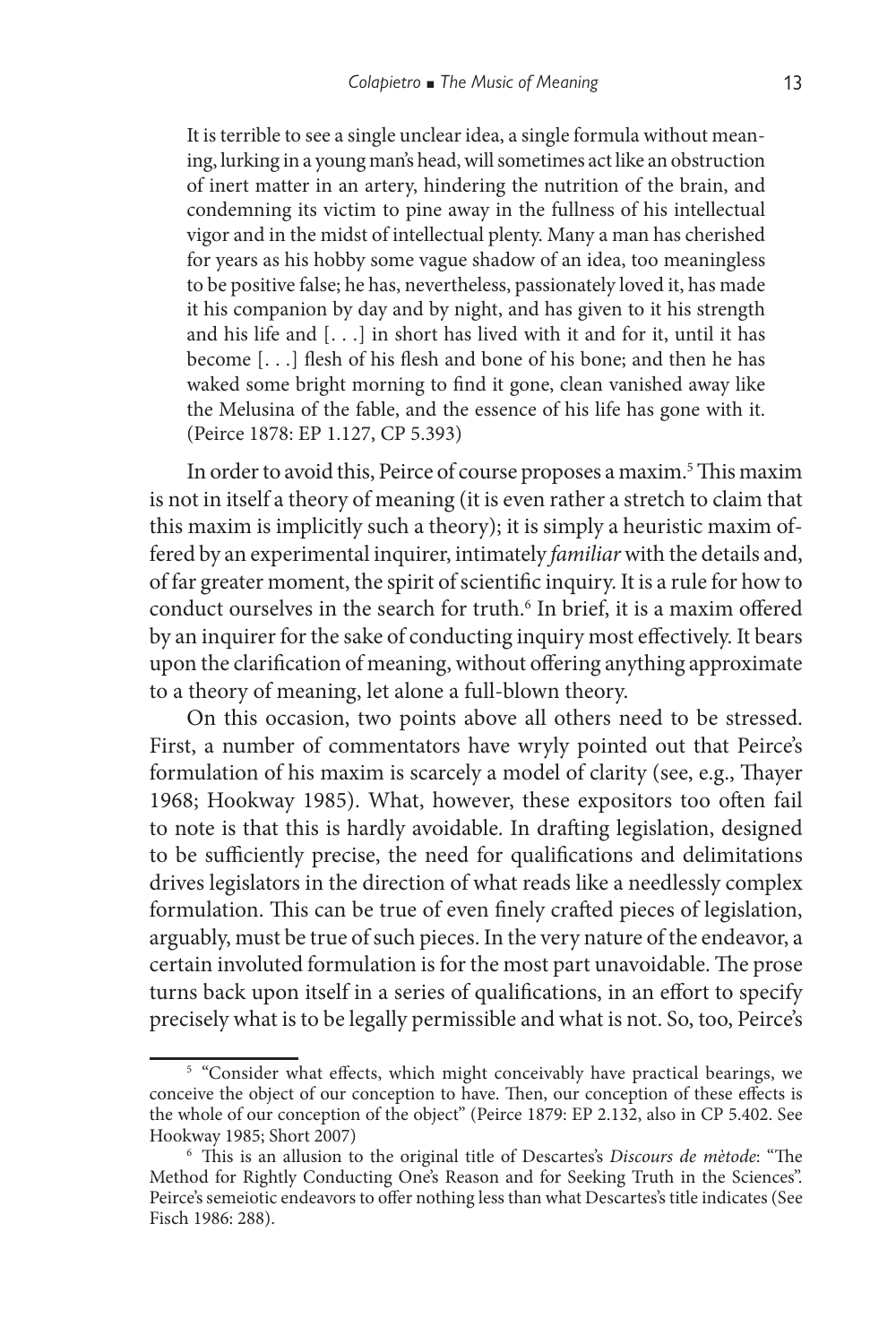formulation of his maxim. Neither a superficial clarity (an immediately accessible articulation) nor literary elegance is to be expected in such cases. Such expectations betray a fundamental misunderstanding of the rhetoric, most of all, the rhetorical purpose, governing the articulation of, in the one case, a piece of legislation and, in Peirce's, a maxim offered to inquirers for the sake of rendering their ideas or conceptions sufficiently clear for the exacting purposes of experimental inquiry. It is, in my judgment, not altogether clear that Peirce in fact fails to be, given the nature of his endeavor, sufficiently clear in the formulation of his maxim. The need to articulate this maxim in other ways (see, e.g., Peirce 1905: EP 2.346, CP 5.438) might point as much to the complexity of the task as to any putative shortcomings of the original formulation. While it might be witty to claim Peirce was anything but clear in articulating his maxim for how to make our ideas clear, it also might be neither entirely accurate nor entirely fair. This is a rhetorical judgment and, as such, is at bottom a practical matter, hence one calling for heuristic deliberation. Rhetoric has nothing to do with superfluous adornments or embellishments. It has everything to do with crafting expression to fulfill most economically and effectively the functions of a discourse (see, e.g., Peirce 1904: EP 2.326; Colapietro 2007).7 Judged in this light, the charge that, in his articulation of his maxim, Peirce's rhetoric falls short of its goal is easy to make but hard to sustain.

Second, there is a closely related point to the one just made. On the surface, it might however seem that I am now about to argue the other side of the case I have above just argued, for I will be focusing on an apparent tension between Peirce's demand for increasing degrees of clarity, culminating in pragmatic clarification, and his tolerance of seemingly excessive vagueness, extended to inordinate solicitude for what others find unduly vague. Here, too, I am disposed to defend Peirce. The charge to be countered is however not Peirce's alleged failure to be adequately clear in the formulation of his maxim, but rather to be fully consistent in his application of pragmatism. The charge has been made by any number of expositors, including ones sympathetic to Peirce's pragmatism. The substance of it is that Peirce's pragmatism rules out some of the most important parts of his own philosophy, most notably, his metaphysics and

<sup>7</sup> Peirce was convinced, "our conception of rhetoric has got to be generalized; and while we are about it, why not remove the restriction of rhetoric to speech? What is the principal virtue ascribed to algebraical notation, if it be not the rhetorical virtue of perspicuity? Has not many a picture, many a sculpture, the very same fault which in a poem we analyze as being 'too rhetorical'? Let us cut short such objections by acknowledging at once, as an *ens in posse*, a universal art of rhetoric, which shall be the general secret of rendering signs effective" (Peirce: EP 2.326).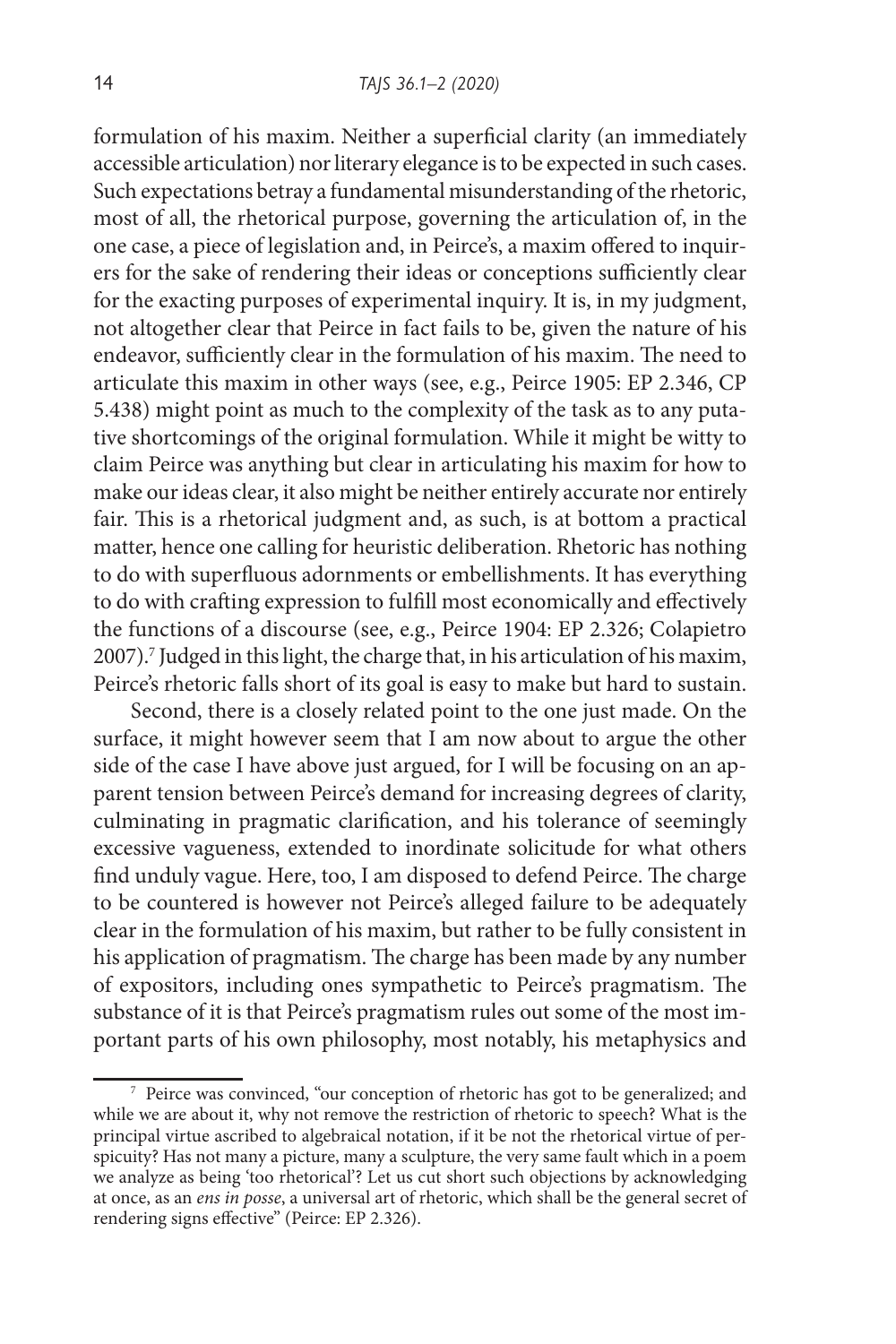cosmology (see, e.g., Gallie 1952: chapter 9; Hookway 1985: chapter 9). On his criterion of meaning, some of his own statements, many of them being central to his identity as a philosopher, are meaningless. This is of course a very serious charge and, if it stands (if it cannot be overturned), Peirce would be exposed as a fundamentally confused thinker who did not comprehend clearly enough the implications of the maxim which he put forth to eliminate veiled nonsense and simply excessive vagueness.

Part of the problem here is the tendency to assimilate Peirce's pragmatism too closely to positivism. There is without question a family resemblance between pragmatism and positivism, but the doctrines might be only distant relatives bearing, in one or more features, a striking resemblance, but being at bottom more divergent than similar. Some of Peirce's formulations of pragmatism certainly do suggest that he is offering a criterion of meaning enabling us to expose rather easily the gibberish of metaphysics, as gibberish, as so much nonsense. He was not oblivious to the possibility of his pragmatism being confused with positivism, so he took pains to distinguish them. And he did so precisely in reference to metaphysics. "So, instead of merely jeering at metaphysics, like other prope-positivisms, whether by long drawn-out parodies or otherwise, the pragmaticist extracts from it a precious essence, which will serve to give life and light to cosmology and physics" (Peirce 1905: EP 2.339, CP 5.423).

Whereas the prefix *prope*- is a device designed to expand the breadth of a term, the ending -*icism* is designed for the complementary purpose of restricting the scope of some -*ism.* Peirce's pragmaticism is one of various forms of a prope-positivism: as a doctrine, it needs both to be distinguished, occasionally sharply distinguished from other -*isms* (specifically, other variants of pragmatism) and, for some purposes, allied to other doctrines. What pragmatism and positivism share is of course a commitment to experience, specifically, a commitment to making meaning and not only truth a function of experience.

Of course, everything turns on the meaning of experience itself. In Peirce's judgment, what pragmatism shares with positivism is also what enables us most emphatically to mark the difference between the two (at least, between his pragmaticism and positivism, properly understood): In contrast to the nominalistic understanding of human experience championed by the positivists (one in which there is an effort to eliminate completely generality and vagueness from the textures of experience), Peirce robustly defends a "realistic" conception in which thirdness is ingredient in experience (not an arbitrary imposition by the human mind), moreover, in which irreducible vagueness and generality are ineliminable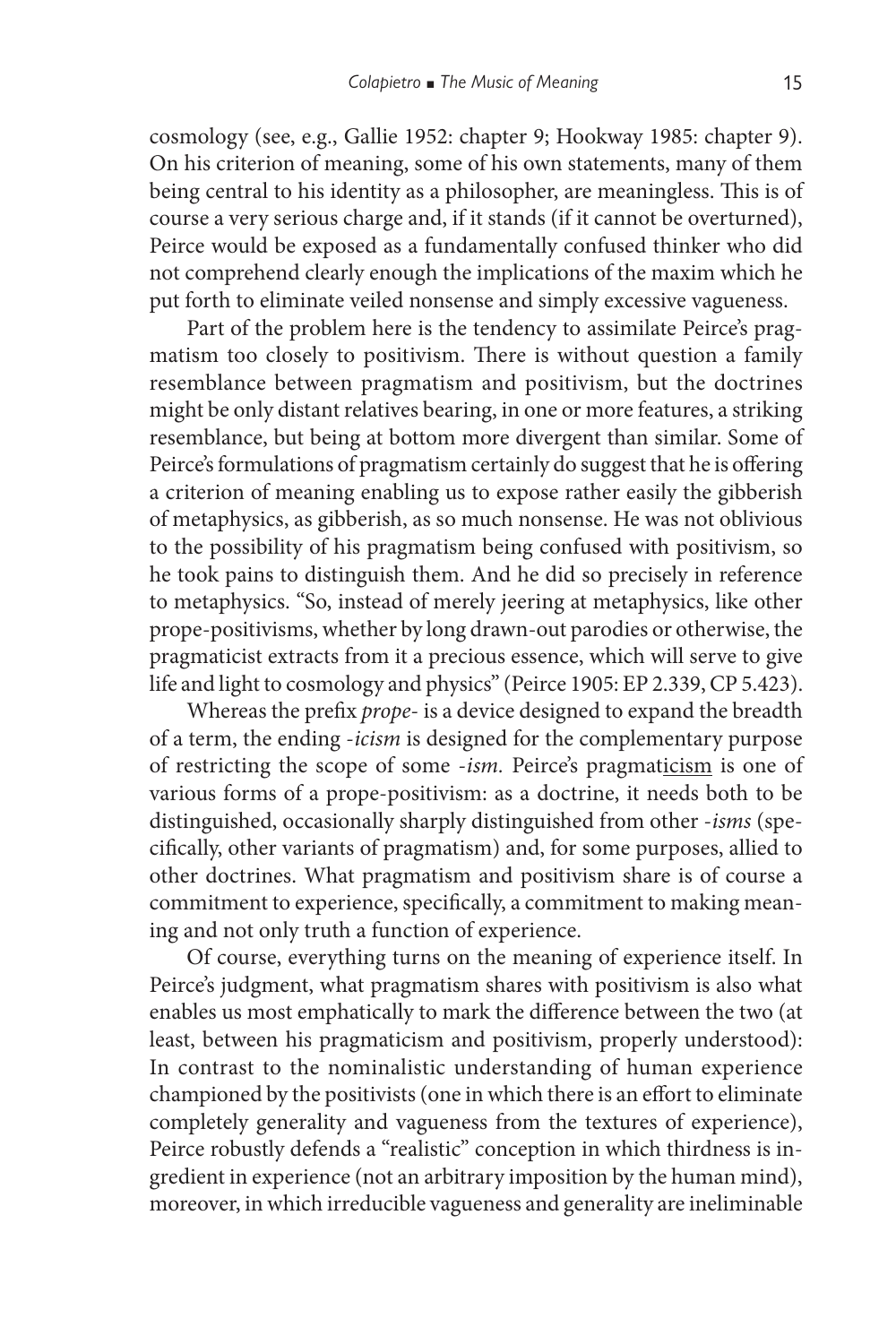features. While the paradigmatic forms of human experience are ones in which the forceful "determination" of our cognitive lives is the dominant feature (while experience is a phenomenon in which secondness is predominant), firstness and thirdness, qualitative immediacy and at least an intimated intelligibility, are hardly absent. At times, indeed, either qualitative immediacy (firstness) or an unfolding intelligibility (thirdness) can be the most prominent feature of a given experience. Peirce insists, thirdness pours in on us in perception. This does not in the least contradict his claim that, in perception, secondness, the direct, yet mediated confrontation of the perceiving subject and a perceived object, is central. I perceive this chair, here and now. The *haecceity* of this-here-now cannot be gainsaid: it is a direct disclosure of what is always in some measure a compulsive experience (the object is forced upon me: I am compelled to acknowledge not only its presence but also its qualities—*this* yellow side, here and now).

While the positivist would charge Peirce with making more out of experience than it actually discloses, Peirce would counter by insisting the positivists make less out of experience than what it manifestly reveals itself to be. While the positivists would pointedly contend that Peirce introduces metaphysical fictions into his inflated account of human experience, Peirce would answer by charging they have blinded themselves by their theories to the ontological import of everyday experience. The modes of being are, for example, at least intimated by the disclosures of experience. On Peirce's account, reality experientially understood does not designate anything recondite: it signifies what is encountered in experience and what is "represented" in a true proposition. It is not he, but the positivists, who make reality something more mysterious and occult than what everyday experience warrants and ordinary language implies. Experience itself does not jeer at questions regarding reality, except when they are posed in unduly high-flown language; it wrestles with them in as straightforward and reasonable a manner as the situation allows. Peirce's pragmaticism joins ordinary experience in this continual struggle. It will not tolerate the theoretical obfuscations of the doctrinaire positivist, but consult the experiential illumination of what the positivists themselves allege to champion, experiential compulsion in its truly *force majeure*.

Like the positivists, Peirce is committed not only to bringing our hypotheses to the bar of experience but also at a more basic level connecting meaning to experience. Unlike the positivists, he derives his understanding of experience from the disclosures of experience itself rather than a largely aprioristic conception of human experience inherited from diverse philosophical traditions.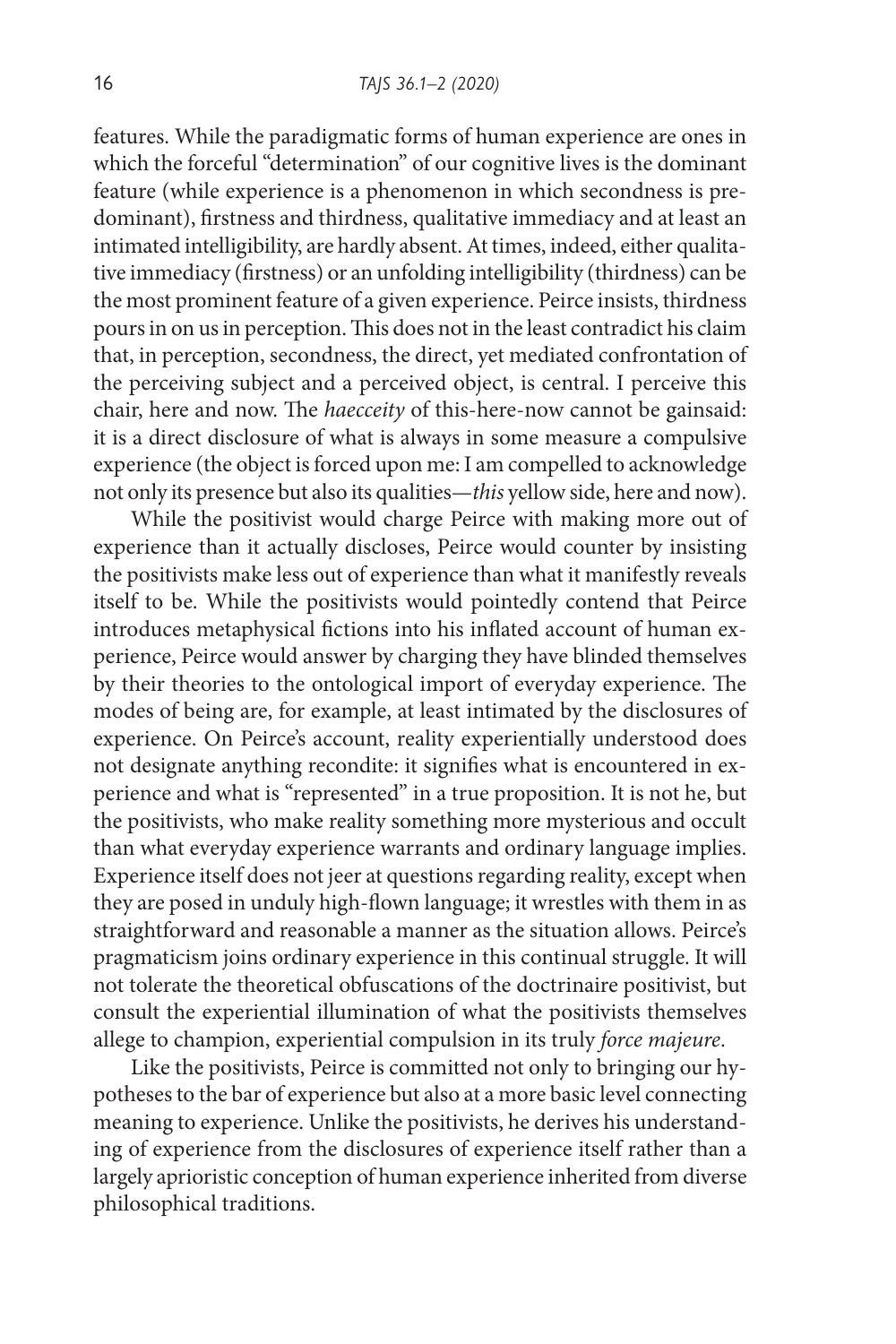The life of the experimental inquirer cannot, heuristically, be divorced from that of the plain person (e.g., the experimental inquirer himself walking to the research center). On countless occasions, the experimental inquirer is, even in the lab, a plain person, taking for granted the workaday conceptions of daily life. In their characteristic vagueness, these workaday conceptions tend to work extremely well.<sup>8</sup> No surprise there, since they have evolved to address the most pressing exigencies of everyday life and our evolution is bound up with theirs.

I have not lost sight of our second point, but it has been necessary to elaborate in detail the context in which the alleged conflict (that between Peirce's demand for increasing degrees of clarity, culminating in pragmatic clarification, and his tolerance of seemingly excessive vagueness) is encountered. Peirce the logician is charged with both failing to meet what *he* sets up as the "very first lesson that we have a right to demand that logic shall teach us", the demand to show "how to make our ideas clear' (Peirce 1878: EP 1.126, 1877: CP 5.393), *and* failing to follow his own advice, to adhere to his own maxim, regarding the clarification of the meaning of his own words and expressions. In brief, he is insufficiently clear and demonstrably inconsistent. Having addressed the first charge above, it is now, aided with our understanding of how experience is to be understood in the context of his pragmaticism, high time to address the second charge (that of inconsistency). We must not lose sight of the possibility of being seized by "some vague shadow of an idea, too meaningless to be positively false" (Peirce 1878: EP 1.127, 1877: CP 5.393). His pragmaticism was designed, decades before being rechristened in public as such, to expose these vague shadows for what they are. The positive task is to render our ideas sufficiently determinate so that they can experientially be shown to be false. Until we can do this, we are not in a position to know whether they are minimally meaningful, i.e., whether they escape, however narrowly, being nonsensical. Something has, in principle, to count against them and count against them experientially. If they prove to be so Protean as to be able to shift their shape to accommodate any and every experiential challenge,

<sup>&</sup>lt;sup>8</sup> In the lab, a very precise and even formally defined understanding of physical force is of course requisite. In our daily lives, this is hardly ever so. Our rough-and-ready understanding of force suffices for most purposes. Peirce goes so far as to assert: "For ordinary purposes . . . nothing is gained by carrying analysis [of such concepts as force] so far [as would be necessary in the context of, say, physics]; because these ordinary commonsense concepts of everyday life, having guided the conducted of men [and women] ever since the race was developed, are by far more trustworthy than the exacter concepts of science; so that when great exactitude is not required they are the best terms of definition" (c. 1907: MS 318, EP 2.433).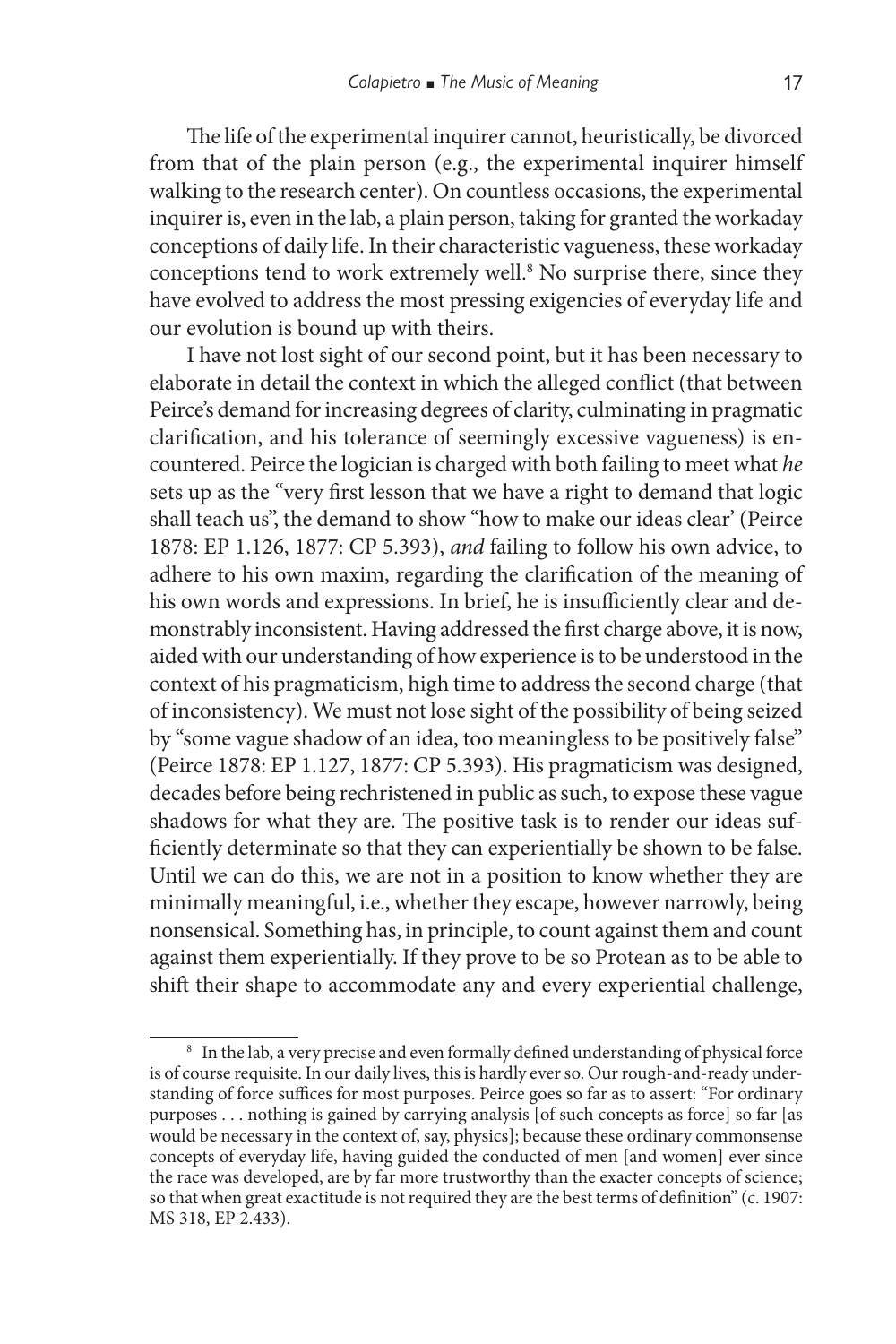we cannot say anything significant about them. Despite appearances, we cannot mean anything by them, regardless of how much we feel these signs are full of import (not infrequently, full of deep import).

A problem arises however when we begin to consider how readily some ideas can be translated into a form allowing for falsification.<sup>9</sup> With some ideas, this is an easy task. With others, however, it is far from a straightforward or unchallenging endeavor. The hypothesis of having left my keys in my jacket hanging in the closet is readily falsifiable, that of the origin of the cosmos or the emergence of life on the Earth is far less so. Some might even claim that, since there is no way of transporting ourselves back in time to the origin of the cosmos, the question is meaningless. No experience of ours can be, some severe opponents of speculation allege, brought to bear on our efforts to answer this question, nothing in the way of experience can be summoned to count against any claim anyone might make; therefore, the question is, as Peirce says in another instance, "a senseless vocable" (Peirce 1906: MS 283, EP 2.375; 1903: CP 6.6). Of course, most or (more likely) virtually all physicists and cosmologists would not be deterred from investigating the origin of the cosmos, just as no biologist would be deterred from inquiring about the origin of life on this planet, by such a stricture regarding meaning as the one invoked to undermine the legitimacy of these lines of inquiry. Indeed, these scientists would certainly feel as though the road of inquiry was being blocked by the insistence that their investigations violated the minimal standards of meaningful discourse. Even though we cannot transport ourselves back in time to the origin of the cosmos or the emergence of life, some forms of experience conceivably can be made to bear upon the various answers proffered in response to what practicing scientists accredit as a significant question. This makes any investigation of such questions inescapably speculative. But scientists who shun speculation are ones who condemn themselves to making relatively trivial discoveries. Put more positively, speculation is integral to science. Science is as much an adventure of the imagination as it is a confrontation with experience. The scientific imagination cannot avoid being a robust form of *speculative* imagination, at least if it is to serve the task of inquiry.

What I want, above all, to stress at this point is a tension (not to be confused with a contradiction), optimally, a *creative* tension, between the

<sup>&</sup>lt;sup>9</sup> It is important to stress, since it is not often enough done, that in Peirce's mind pragmatism is connected to questions of translation, at bottom, this question: "of the myriad forms into which a proposition may be translated, what is that one which is to be called its very meaning?" (1905: EP 2.340, CP 5.427). See Short 2003 and Colapietro 2003.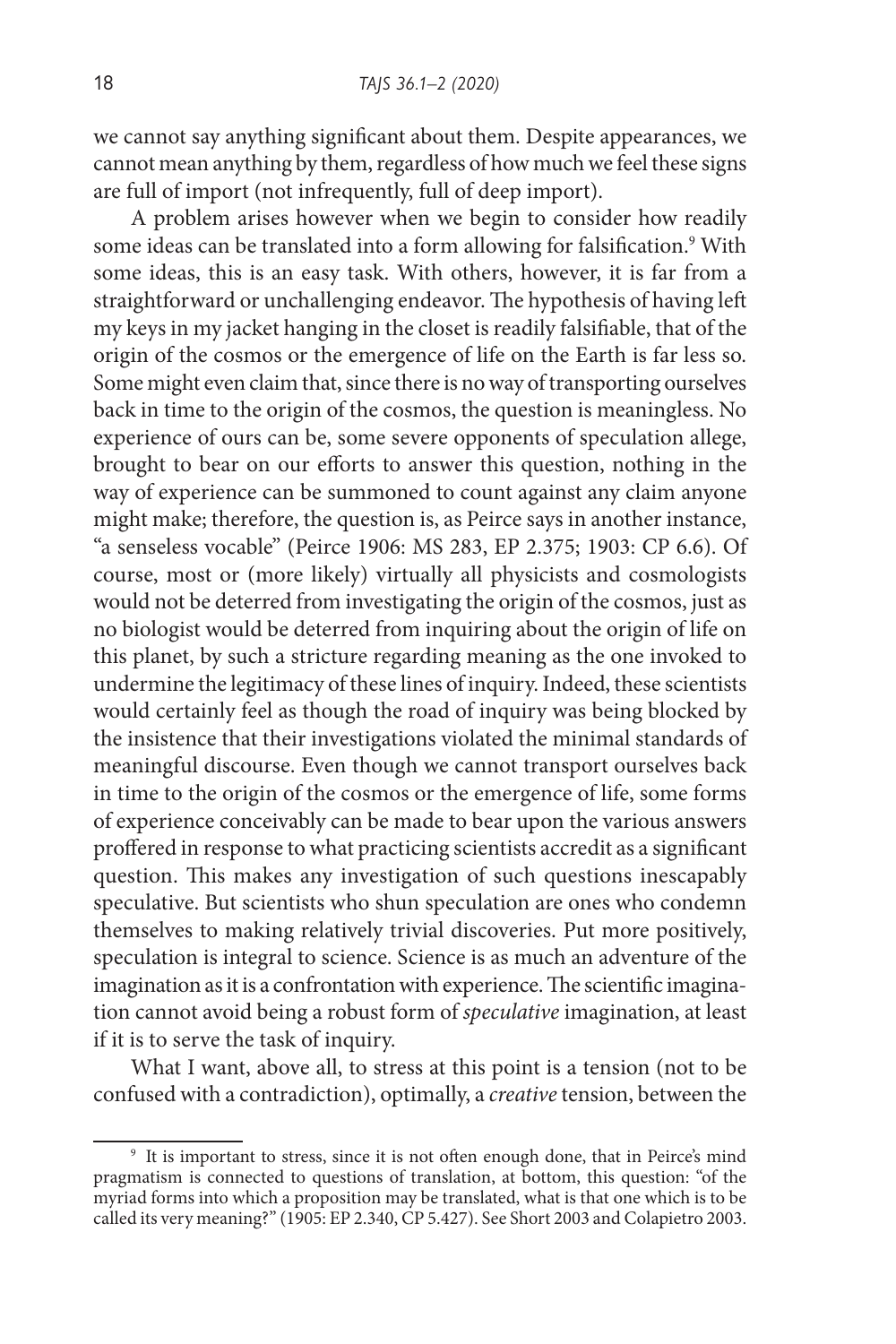wildly speculative impulses of the theoretical imagination and the experientially oriented preoccupations of the disciplined inquirer. Any facile resolution of this potentially creative tension is likely to sap inquiry of its élan. Those possessing an experimentalist temperament often become quickly impatient with those animated by a more speculative temperament. In turn, the theoretically disposed tend to think disparagingly of the experimentally oriented, at least when the latter press prematurely for falsifiable hypotheses. This is, in my judgment, a healthy tension. Just as any society is or can be well-served by the ongoing conflict between traditionalists and reformers, so any community of inquiry is well-served by containing within itself these deeply divergent temperaments, these rival camps.

Peirce characterized himself as an experimentalist. For such a person, "his disposition is to think of everything just as everything is thought of in his laboratory, that is, as a question of experimentation" (Peirce 1905: EP 2.332, CP 5.411). The quicker any such individual can translate anything whatsoever into experimental terms, the better. The overriding impatience of the doctrinaire<sup>10</sup> "experimentalist" (likely a disguised positivist) targets the speculative musings of those claiming to be that individual's "scientific brethren".11 What Peirce's self-characterization, his emphatic identification with the experimentalist mind, is however likely to obscure is, on his account, the ideal scientist, the exemplary "experimentalist", is unabashed, on occasion, in giving free rein to wildly speculative impulses. One dramatic moment in his writings where this becomes manifest is when he takes issue with a poet regarding the role of imagination in our discovery of truth. After quoting Tennyson, his lines "maybe wildest dreams/Are but the needful prelude of the truth", Peirce (1892: SW 233) writes: "But I would doubt the [word] *maybe*. Wildest dreams *are*", he insists, "the necessary first steps toward scientific investigation".

What some expositors see as a simple contradiction (on the one hand, Peirce's pragmatic maxim insists on the minimal condition for experimental significance being ideas clarified in terms of their conceivable or predictable observational effects, while, on the other, he indulged in speculation untethered to any such restriction), I see as a creative tension. I have pressed and want further to press this point principally for two reasons. First, it is critical for a nuanced portrait of Peirce's intellectual

<sup>&</sup>lt;sup>10</sup> For Peirce's stance toward the doctrinaire individual, experimentalist or otherwise, see Peirce 1910: CP 7.105.

<sup>&</sup>lt;sup>11</sup> I am using here an expression commonly used by Peirce. This however does not altogether excuse the less than inclusive language of this expression.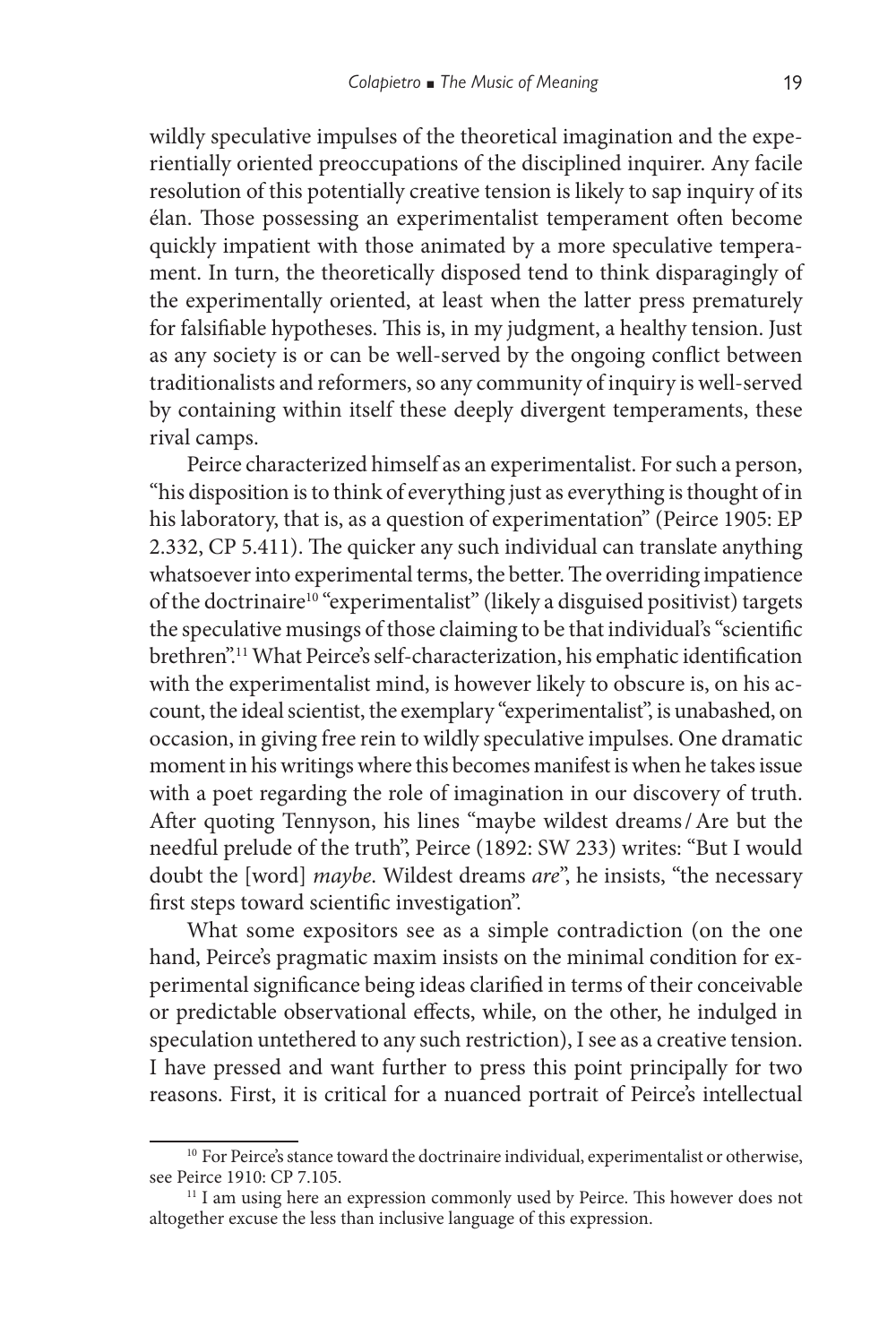persona. Second, and in terms of this Lecture a matter of greater moment, it provides me with a Peircean justification for tarrying at length with what might be called the "insecurely intelligible" (that which moves in and out of focus, now seeming to establish itself as being determinate in its significance, now becoming once again so vague or, in some other respect, indeterminate as to be nothing more than "some [utterly] vague shadow of an idea, too meaningless to be positively false"). The drive toward ever greater and especially deeper intelligibility carries with it the risk of stretching our ideas beyond the range of significance (not merely the range of their significance, but the limits of meaning *simpliciter*)—more simply, the pitfall of nonsense.

There are philosophers (and of course Kant is the paradigm of one) who desire, above all else, to mark clearly and decisively the boundaries of rationality, the legitimate deployment of human reason. His critical project aims at fighting against the inherent tendency of human reason to overstep the proper bounds of legitimate (i.e., meaningful) discourse Reason should hug the shoreline of the island wherein its proper use has acquired its undeniable efficacy (Kant: 257). In contrast, there are philosophers (and Hegel is the exemplar of one) who urge rationality to embrace its irrepressible drive toward ever greater intelligibility, even if this means making itself sound fantastically pretentious but also experientially untethered. Such philosophers are, typically, deeply concerned to show how speculation and experience square (see, e.g., Hegel 1837 /1956). They however take most of the avowed forms of empiricism to be disguised instances of *empiricide* (Kaufmann 1979). Experience is richer and deeper, at once, more intelligible and, to an unsuspected degree, less allied to our sanctioned frameworks<sup>12</sup> than "empiricists" appreciate. As a result, such philosophers feel the need to rescue experience from the "empiricists". Meaning is unquestionably tied to experience, better put, the possibilities of experience, but experience is in turn "an essentially contested concept" (Gallie 1956): the meaning of experience calls for theoretical elaboration. Kicking stones, as gestures of demonstration, has its limits. The elaboration of the meaning of experience might not, but for any number of purposes that meaning can be adequately delimited. Even so, our theoretical elaborations of this everyday concept (Peirce c.1907: MS 318, 1907: EP 2.433) can inform our contextual appeals and especially our understanding of

<sup>12</sup> Time and again, our frameworks have been shown *by experience* to be limited and distortive in ways those committed to these frameworks never suspected. History suggests our epistemic position is no different than that of our intellectual predecessors. Human history indeed suggests an unending series of paradigm shifts.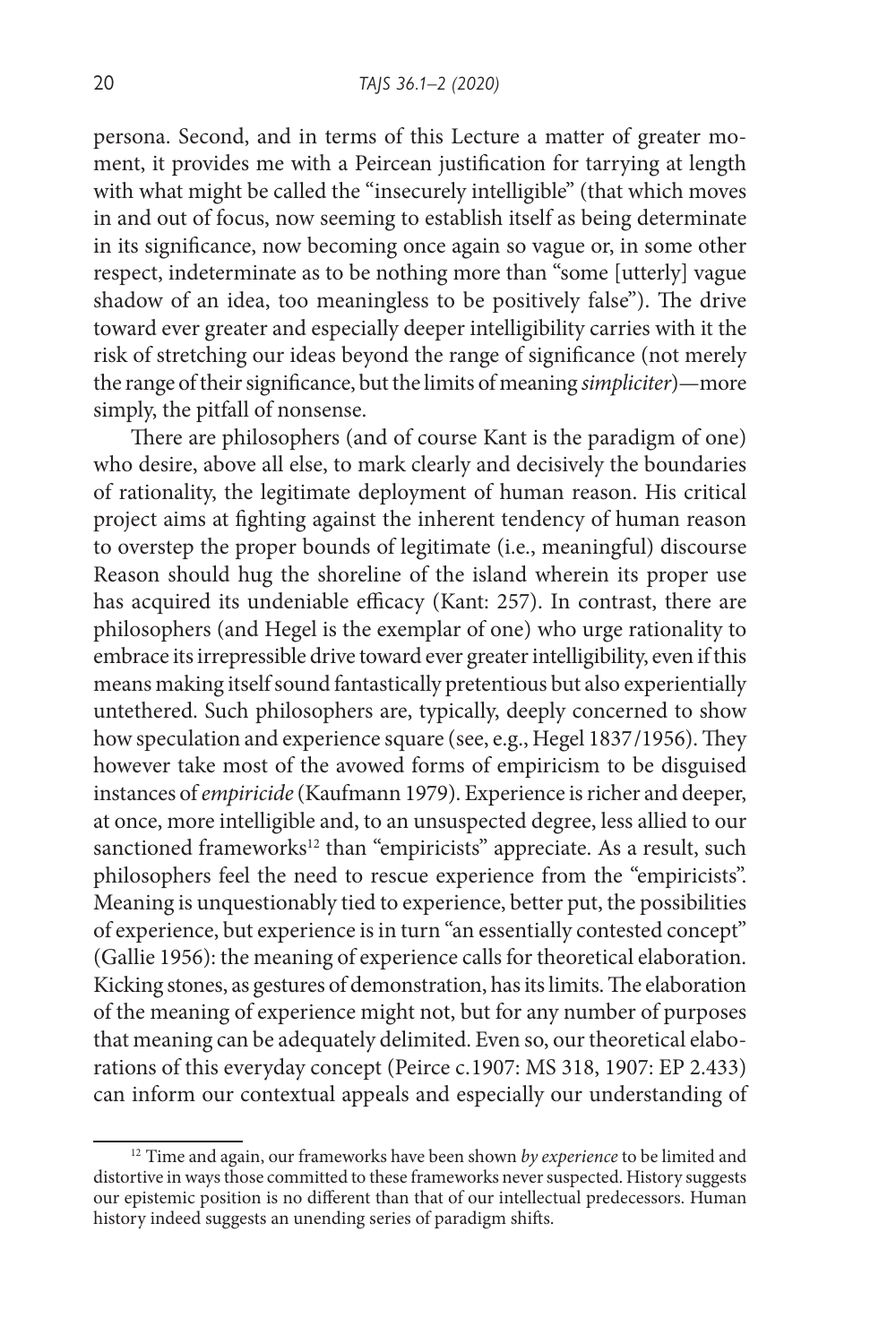the foci of experience thrust upon our attention by those invaluable instruments of human inquiry (indexical signs). Indexical signs tether our discourse to experience, whereas symbols and icons allow us to obtain a critical understanding of the contexts, presuppositions, implications, and in general the meaning of our own experience, both in everyday life and in the contrived circumstances of formal experimentation.

To repeat, Peirce does not, in his commitment to his pragmatic maxim and, at the same time, his tendency toward "wild" speculation, contradict himself. Rather his life reveals a creative tension. Specifically, Peirce's intellectual life actually reveals a singular susceptibility to what many readers have judged to be excessively vague ideas. Was he wrong, for example, to have devoted so many hours, indeed, so many years, to elaborating his categories of firstness, secondness, and thirdness? Are we not the great beneficiaries of this lifelong struggle to cast these elusive ideas into an intelligible (if far from readily accessible) form? Was Peirce not here lured by an ideal of intelligibility, rivaling the most speculative aspirations of such predecessors as Plato or Plotinus, Schelling or Hegel? Is his commitment to this ideal itself intelligible without an appreciation of his willingness to venture far beyond the familiar precincts of his own city? Put otherwise, do we not have to be willing to follow him in his experiments of approaching familiar phenomena from uncustomary angles so that these phenomena themselves become, to some extent, uncanny or unfamiliar?

That to which I am pointing is most evident in his devotion to elaborating a recursive set of universal categories. He was uncertain whether the categories in the sense he was devoted to elaborating them were even concepts at all. In one place, at least, he confessed, "Perhaps it is not right to call these categories conceptions; they are so intangible [so elusive] that they are rather tones or tints upon conceptions" (Peirce n.d.: CP 1.353), rather than solidly determinate conceptions. If anything invites being pooh-poohed by the experimentalist, especially the more tough-minded ones, it is the very endeavor to frame such a set of categories. This is the business of utterly fanciful philosophers, not that of responsibly experimental inquirers. Or so such experimentalists are almost certainly disposed to pronounce. Yet Peirce persisted in his refinement and deployment of his categories, despite even the doubts of theoretically inclined, let alone experimentally oriented, inquirers. He was aware how his advocacy of them sounded in the ears of even those benevolently disposed to both him and speculation. His words in a letter to Lady Welby could not make this clearer. After confessing he was inclined "to throw all ideas into the three classes of Firstness, of Secondness, and of Thirdness", he further revealed: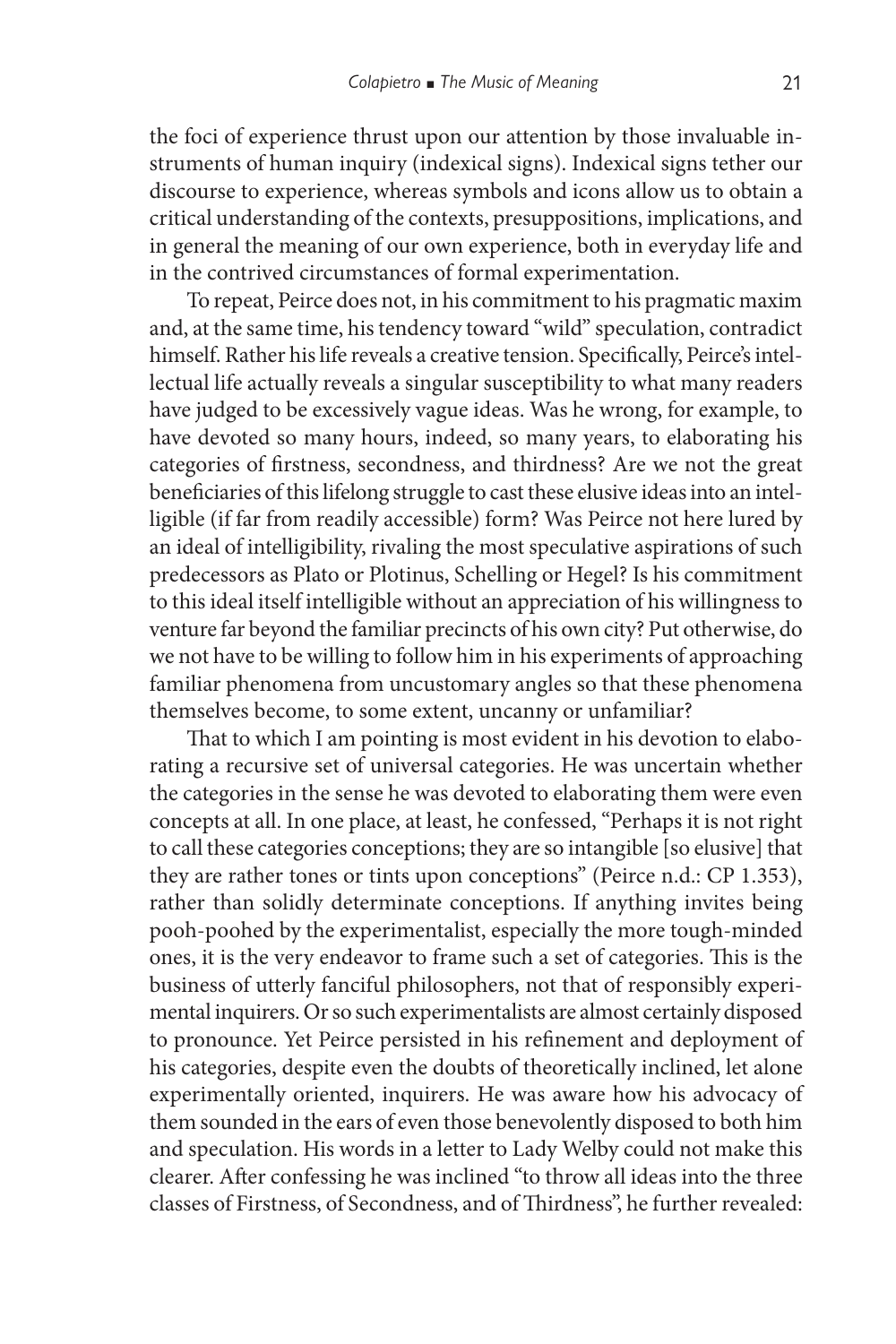This sort of notion is as distasteful to me as it is to anybody; and for years, I endeavored to pooh-pooh and refute it; but it long ago conquered me completely. Disagreeable as it is to attribute such meaning to numbers [...] it is as true as it is disagreeable. The ideas of Firstness Secondness, and Thirdness [in themselves] are simple enough. Giving to being the broadest possible sense, to include ideas as well as things, and ideas that we fancy we have as much as ideas we do have, I should define [these categories as] [. . .] (Peirce 1904: CP 8.328)

At this point, Peirce defines his categories as modes of being! What is important, for our purpose, however, is not this specific move but his general reservation about his lifelong devotion to the systematic elaboration of a categoreal scheme such as he hit upon in his youth.<sup>13</sup> In this, he was lured by intimations of an intelligibility of an extremely vague character and, in particular, by the promise of his categories providing uniquely valuable means for widening and deepening our understanding of whatever phenomena we encounter in experience and, beyond this, can conjure in imagination. *Of course*, he had misgivings about the very nature of such an endeavor. If we are to take him at his words, doubts arose early and persisted long after he provisionally convinced himself of the potential promise of his categoreal scheme (i.e., long after 1867, the year in which he published "On a New List of Categories", though the essay only appeared in 1868). These were deep, abiding doubts. And, as persistent as they were, *he* persisted in this pursuit.

From the outside, it might certainly look like madness. Think of the countless hours Isaac Newton spent in trying to interpret the Bible, apparently, many more than he devoted to scientific investigation. Or, again, think of all the time, effort, and ingenuity Peirce spent on his categories. I readily imagine many philosophers would judge that he would have been far better off devoting himself to his *minute* logical investigations than his audacious categoreal speculation. I, however, am not to be counted among them. For I take his categories to be, at bottom, nothing more than what he suggested they were—a set of suggestions for how to look and see, for how to most effectively carry on an investigation. "This is all", he insisted, "the categories pretend to do. They suggest a way of thinking" (Peirce c.1905: CP 1.351).<sup>14</sup> They were designed to goad and guide inquiry, to remove obstacles from the path of inquiry, also to forge new paths.

<sup>&</sup>lt;sup>13</sup> The year in which Peirce wrote this letter is 1904, that in which he began to speculate about such a set of categories carries us back four or more decades (Esposito 1980).

<sup>&</sup>lt;sup>14</sup> "There is", Richard J. Bernstein acutely observes, "a descriptive, empirical, pragmatic temper manifested in Peirce's use of the categories. The 'proof', or, more accurately, the adequacy of the categories is to be found in the ways in which Peirce uses them to illu-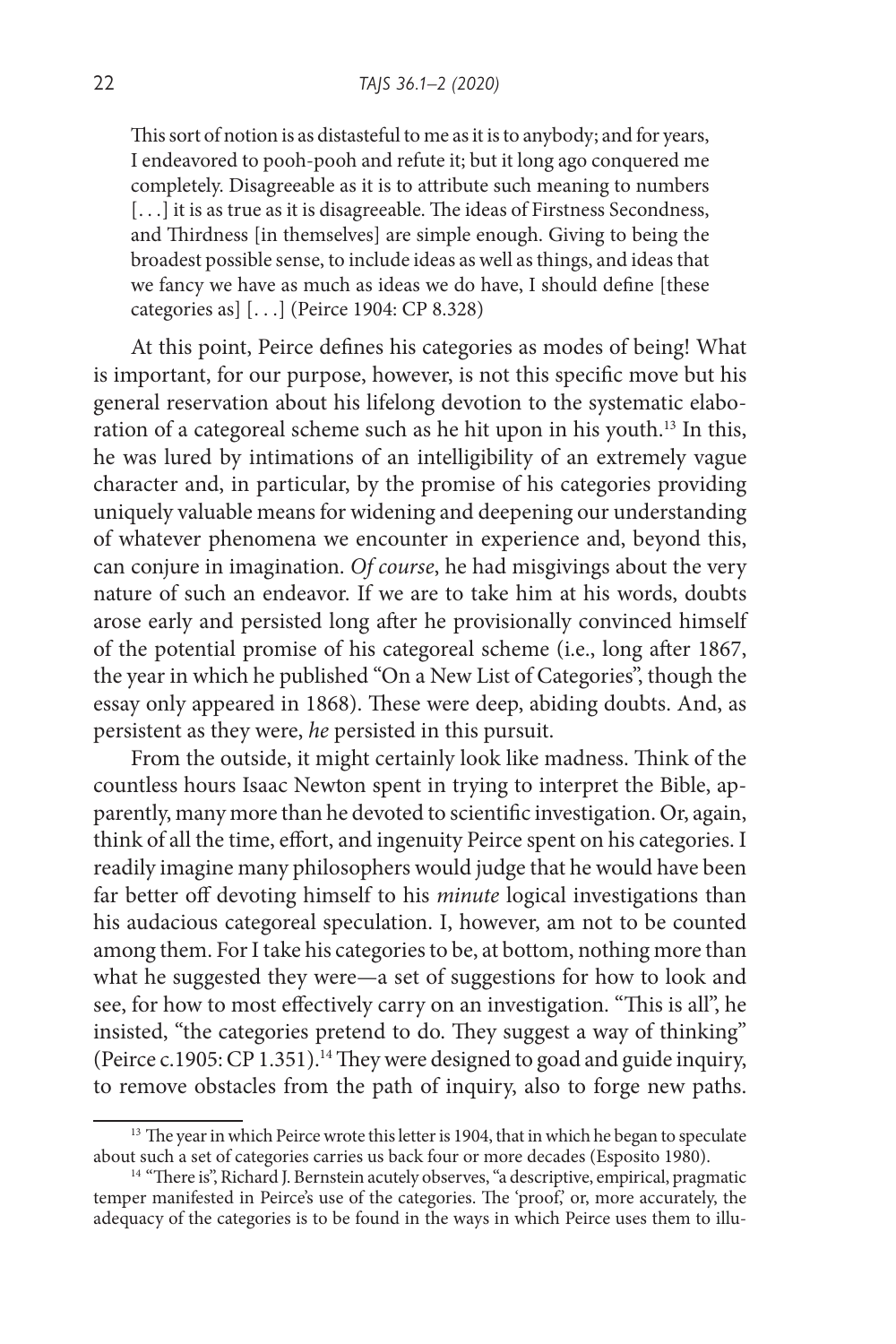They are principally heuristic tools, though in their application to metaphysics they suggest three irreducible modes of being. The application of the categories to Being generates a number of hypotheses, nothing more, but also nothing less (and this of course means *meaningful* hypotheses). But, in themselves (i.e., in their firstness), they do not offer a doctrine of Being (however much they might eventually prompt a series of guesses about Being): they are rather a set of hints or clues about how to comport ourselves as inquirers (Colapietro 2001).

# **The Implications of this Musement**

The life of rational consciousness is one in which the lure of barely intelligible ideas, in some respects, possibly fantastic ideals, take and continue, indefinitely, their hold. Barely audible, legible, recognizable traces and intimations of intelligibility seize the theoretical imagination of even the seeming most tough-minded experimentalists—and the lives of these individuals take their determinate shape in large measure because of their personal devotion to these seemingly ethereal ideals.

We must insist upon the need to confine human rationality to the bounds of possible experience. But, at the same time, we must allow experience itself to disclose what the range and depth of meaning is and can yet become. Experience on this account is a medium of disclosure in and through which reality is not only encountered, in its brute secondness, but also ever re-imagined, in its boundless thirdness. What the lives of experimentalists reveals, among other things, is t*he power of ideals*  to lure individuals, in effect to enlist rational agents as their committed champions.

To give ourselves over to questions, "quite transcend[ing] our powers" (Peirce 1897–1909: CP 8.263), to allow ourselves to be carried and inspired by whatever insights we might glimpse, is arguably one of the best ways to spend our intellectual lives. Whatever strictures Peirce was disposed to offer regarding keeping meaning within the strict bounds of conceivable observation (and these are stricture *I* am disposed to take with the utmost seriousness), there is the experience of his life, his life as an experiment in coming to the fullest understanding of experimental inquiry possible, at that particular historical juncture. On the one hand, there is the stricture regarding the impermissibility of using concepts beyond the bounds of conceivable experience. On the other, there is the

minate fundamental similarities and differences in everything we encounter" (Bernstein 1971: 178; cf. Colapietro 2001).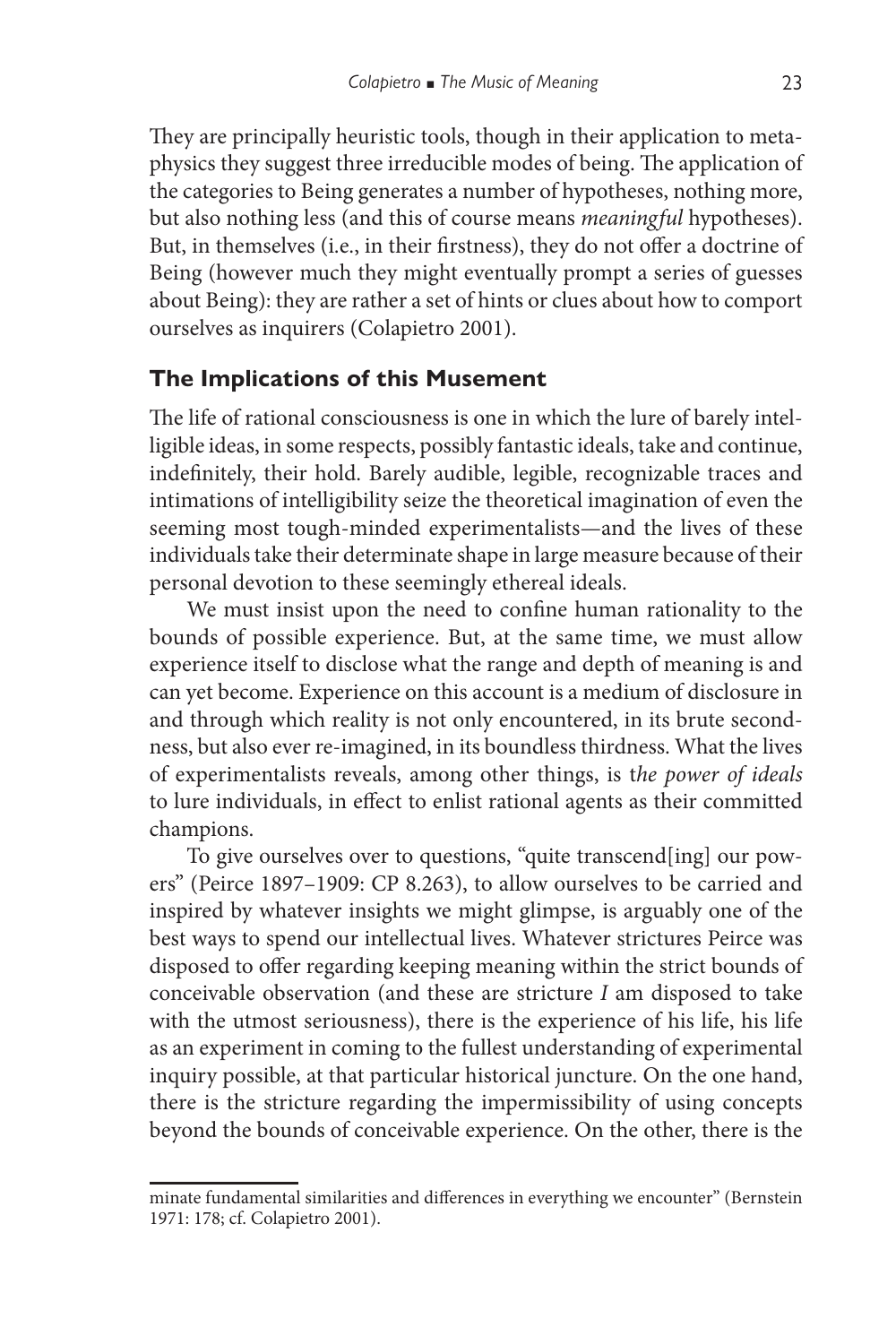life of an inquirer wholeheartedly given over to a number of investigations, generated by the slightest intimations of intelligibility. This life in effect grants permission to respond creatively to the lure of this ideal in one's own life. At least, that is how, at this time in my own life, I read *his* life vis-à-vis mine!

The prehistory of our acquisition of language must have been one in which even linguistic words carried *for the infant* felt meanings quite apart from their lexical significance (Kristeva 1981). The tender "nothings" and commonplace words spoken or sung to the infant could only be intelligible as a species of music, as a series of sounds in which inflections, alterations, rhythms, melody, and the other musical qualities of human language are audible. Is it not permissible to think that these sounds *were* meaningful in some sense? Were not our parents and others when addressing us as infants—are not we today in addressing infants, our children, grandchildren, or other infants—"saying" something to them, though they cannot grasp the meaning of our words as words? Do not the utterers of these sounds intend them as meaningful and even take the response of an infant to be indicative of having, in some vague manner, caught the significance of our utterances, i.e., our sounds, in all their musicality? Is the acquisition of language even possible apart from the apparently innate responsiveness of the human infant to human utterance, in the unquestionable absence of any linguistic understanding on the part of the infant? Is not the infant able to *become* a talker only because the infant (etymologically, the non-talker, one incapable yet of using or interpreting sounds as words) has already demonstrated the ability to respond intelligently to the differential patterns of auditory signs, including the musical qualities of these auditory patterns? Indeed, is not the acquisition of language predicated on the ability of the infant, presumably to some degree an innate or instinctual ability, to have already acquired a far from unsophisticated repertoire of nuanced responsiveness to the musical inflections of human speech?

One of course might ask, what makes the qualities under consideration here "musical"? My answer is: Partly because we actually sing to babies; partly because we vary sounds in such a way that these variations are of the utmost relevance in grasping their intended import; partly because the musical features of human utterance even in even their more muted (or attenuated) form could not help to be salient features for a being driven to make sense of (in James's famous expression) the "blooming, buzzing confusion" in which it is to such a great extent enveloped; and, finally, partly because of our instinctual attunement to persistent patterns of qualitative differentiation.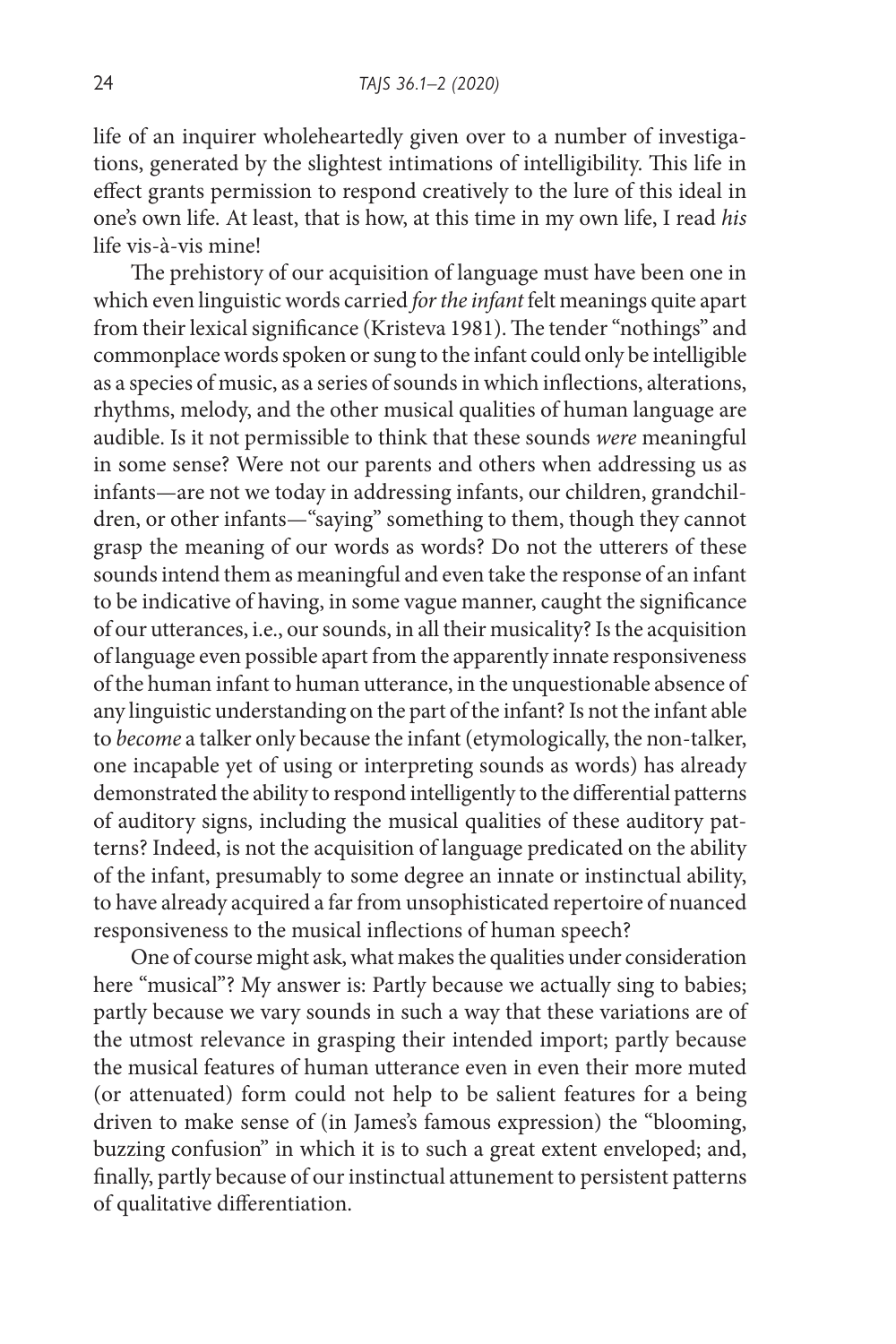Certainly, if speculation about the origin of the universe or the emergence of life on this planet is legitimate, then speculation about both the origin of language in the history of our species and the acquisition of language in the case of an infant is also. For the moment, however, let me limit my attention to such acquisition. My speculative, thus tentative, hypothesis is that the acquisition of language points to the *music of meaning* as itself a meaningful expression. It is admittedly vague. It is, likely, irreducibly vague. But it is, I am confident, not so vague as to be utterly vacuous. My hope is to have, at this point, rendered the meaning of this expression as clear as an initial reflection about the relevant phenomena allows—that is, meaningful enough so that we can begin to imagine our way toward rendering this locution even clearer, to the point where it demonstrably becomes an idea determinate enough to be falsified. Only then will I have assuredly said anything meaningful. But, for the time being, I hope to have said enough to convince at least some of my readers to grant probationary status to what to other readers might still remain as "a vague shadow of an idea, too meaningless to be positively false".

Let us now turn from this attempt to explicate what I mean by "the music of meaning" and turn toward a consideration of the meaning of meaning. First, however, let us keep in mind the relevance of what I intend by "the music of meaning" by recalling an arresting line of poetic utterance. In recalling this line, temporality also becomes foregrounded. To make a complex topic even more complex, then, music, meaning, and time must be considered together. Indeed, the "music of meaning" points to the significance of time for a comprehension of significance itself. This will, I promise, not be as daunting as this must now sound. My aim in the next section is, after foregrounding the theme of time, to offer Peirce's account of meaning, with the accent on the temporality of meaning and, thus, at least by implication, the musical qualities woven into the temporal processes in which meaning is humanly conveyed. For the most part, I can only gesture toward some of the main points. The main topic however—that of Peirce's account of meaning—demands, even within the scope of such an essay, a more careful elaboration than the other topics.

# **Substantive Musement: The Meaning of Meaning**

The last line of Jorge Luis Borges's "Another Poem of Gifts" is an expression of gratitude for "Music, that mysterious form of time" (1972: 223). These words *are* that line in its entirety (to repeat: "Music, that mysterious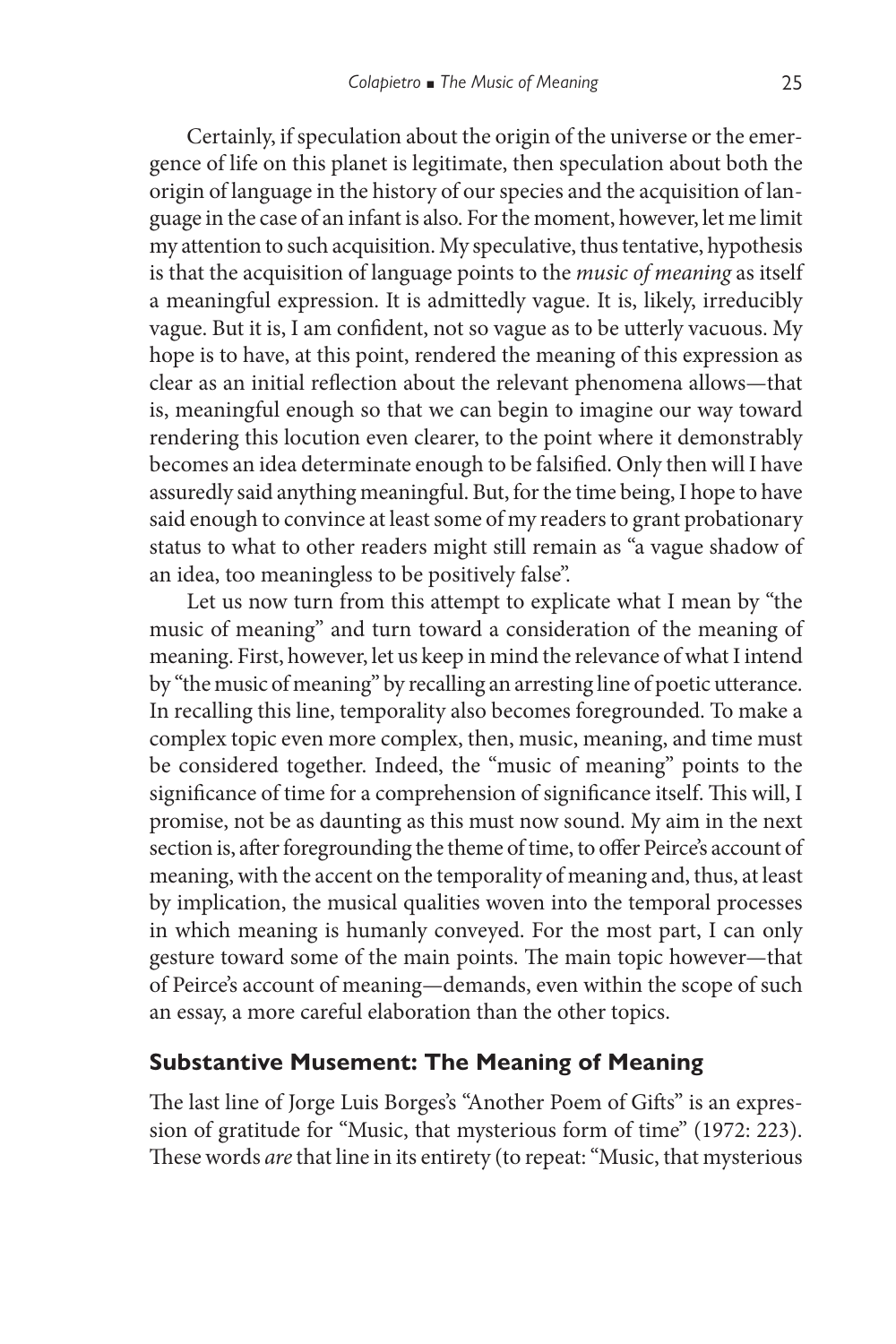form of time"). The poem opens by identifying as gifts the universe and our endeavor to comprehend it:

I want to give thanks to the divine Labyrinth of causes and effects *For* the diversity of beings That form this singular universe, *For* Reason, that will never give up its dream Of a map of the labyrinth . . . (Borges 1972: 218)

The mystery of music might illuminate the mystery of time *or*, more likely, they might illuminate *each other*. It is one thing to explain the obscure by the more obscure, quite another to try to illuminate the mysterious by the equally mysterious.15 On this occasion, my purpose is to reflect on music as "that mysterious form of time", in the hope of illuminating not only time but also *meaning* (especially meaning). What I intended to foreground by my title was the *temporality*, including the extemporaneity, of meaning. Whatever experiences of transcendence, including seemingly the transcendence of time itself, are provided by music, they are provided *by* and *in* the temporal flow of musical signs. What is true in this instance, is true, I am disposed to believe, in other ones: the transcendence of time is an episode in time. It may even be, as e. e. cummings (1958) suggests, that only time can set us free from time and, I would add, those moments of freedom or transcendence, tend to be just that—fleeting moments, transitory achievements. Their transience however does not count against their power or significance.16 Quite the opposite, their power and significance trade on their transience.

It is apposite, especially for me here, to recall Peirce's suggestion (one made in a letter to William James): There is *nothing more elevating* "for us than to find problems that quite transcend our powers, and I must say too, that it [doing so] imparts a delicious sense of being cradled in the waters of the deep—a feeling I always have at sea" (Peirce 1905: CP 8.263). The implication is that we should devote ourselves most of all to such "problems", in the hope not of solving them but of deepening our understanding.

<sup>&</sup>lt;sup>15</sup> My emphasis on mystery should not be read as an embrace of obscurantism. As I am using the word, a mystery is infinitely intelligible. It cannot be exhaustively known, but it can be increasingly rendered intelligible.

<sup>16</sup> In *The Philosophy of History*, Hegel writes: "we must [. . .] banish from our minds the prejudice in favor of duration, as if it had any advantage as compared with transience: the imperishable mountains are not [by virtue of their duration inherently] superior to the quickly extinguishing rose exhaling its life in fragrance" (Hegel 1837: 221).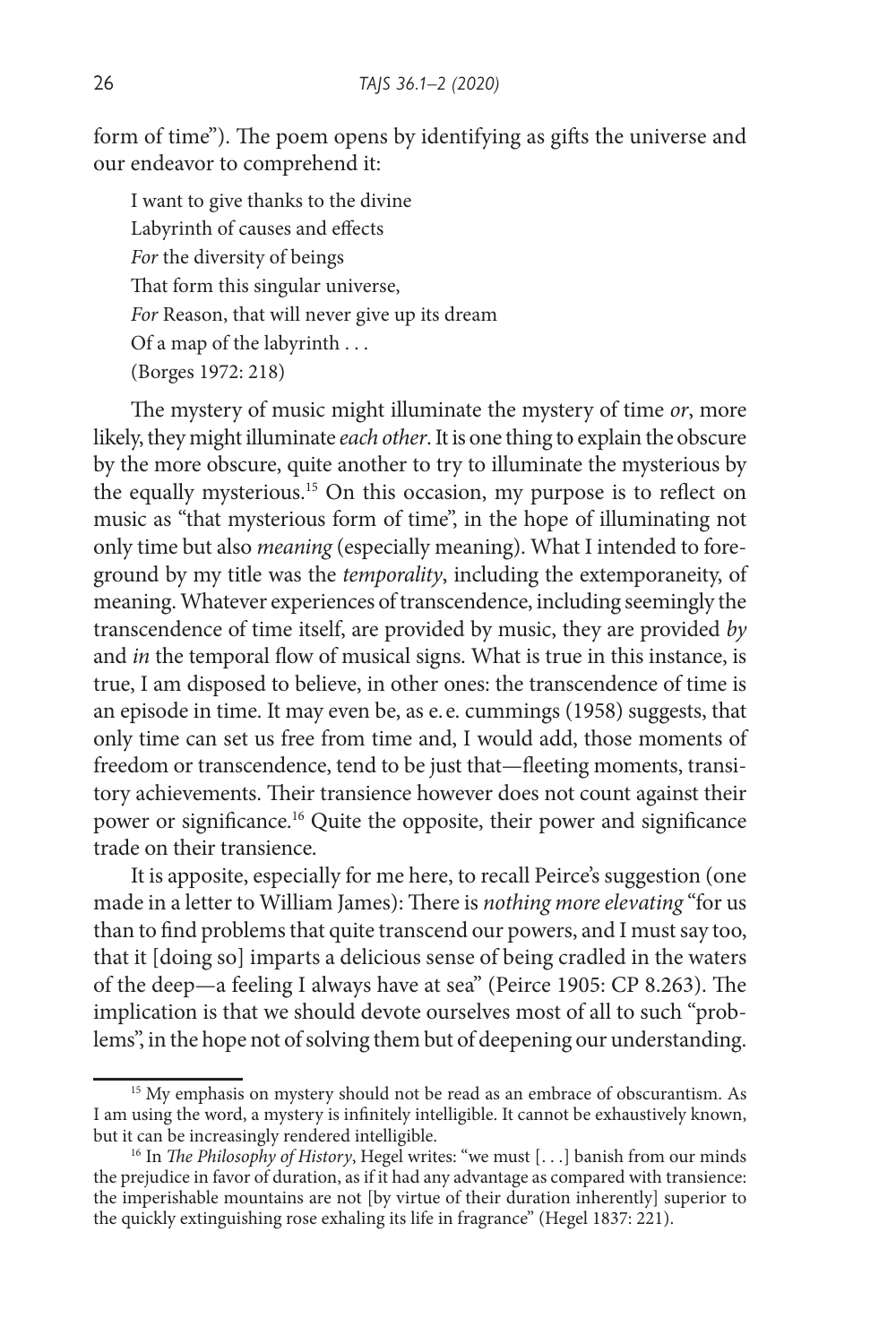Properly conceived, we can never get to the bottom of a mystery:<sup>17</sup> outside of a murder mystery or real crime, a mystery is not a code to be cracked, a riddle to be solved, or a labyrinth to be mapped (even though Reason will never abandon its dream of abandoning this endeavor!). Each one of these problems or, as Farouk Seif identifies them, *paradoxes* or, as I am inclined, following Borges, to identify them, *mysteries*—the mystery of meaning, that of time, and that of music—*in itself* far transcends *my* powers, but the three in conjunction transcend my abilities to such an extent that it might be a mystery to you why I would seize upon this conjunction as the focus of my Lecture! Much in our lives is inexplicable: not least of all, why we are drawn to, and held by, questions we can *neither* address to our satisfaction *nor* banish from our minds, except temporarily.18 Time and again, these questions appear and claim us, often to reappear and reclaim us, with even greater force and freshness. Think of how Peirce was haunted throughout his life by the question of meaning, or James by ones concerning experience, in its elusive immediacy and thick actuality.

Even earlier than when I read a sentence from Wittgenstein's *Investigations*, but memorably from that time forward, what I am designating the music of meaning has claimed my fascination. Recall his observation: "What we call 'understanding a sentence' has, in many cases, a much greater similarity to understanding a musical theme than we might be inclined to think" (Wittgenstein 1953: 1.527; cf. Wittgenstein 1958: 167). Perhaps in disagreement with Peirce, *we* do not so much find such questions as *they* take shape in the course of our lives and, immediately or perhaps only eventually, seize us, hold us, transform us. Our freedom is entangled with acknowledging their importance, for both reasons all too obvious and reasons all too elusive. Our intellectual identity is the fruit of their ceaseless, if characteristically indirect, tutelage. In our endeavor to address such questions, these questions themselves help us to ask, in however halting and seemingly profligate a manner, more apposite questions, to hit or simply stumble upon promising paths of inquiry. In reading his manuscripts, what we encounter above all else, are the circuitous paths forged by Peirce as an essentially exploratory author—a thinker who took pen in hand primarily to carry out a series of experiments, to investigate a

<sup>&</sup>lt;sup>17</sup> As will not doubt be evident to many readers, my understanding of mystery has been shaped by Gabriel Marcel's distinction between a problem and a mystery.

<sup>&</sup>lt;sup>18</sup> These words are intended to echo the famous opening sentences of the Preface to Immanuel Kant's first *Kritik*: "Human reason has this peculiar fate that in one species of its knowledge it is burdened by questions which, as prescribed by the very nature of reason, it is not able to ignore, but which, as transcending all its powers, it is not able to answer" (Kant 1787: 7).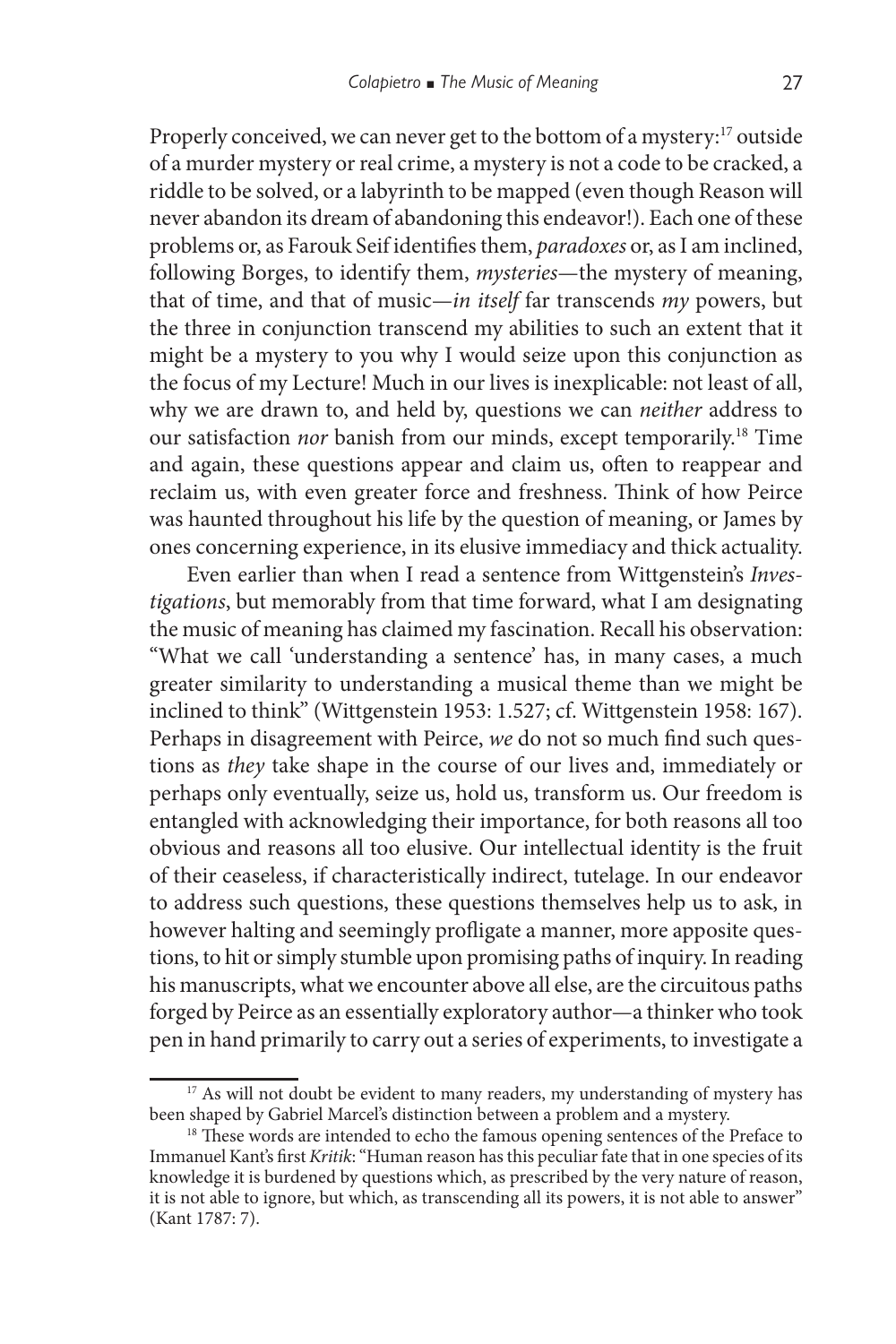new topic explored many times before. These manuscripts are, to a great extent, maps of his meanderings (Colapietro 2019), ones illuminating just how worthwhile it can be *not* to know where one is going, not to allow a tyrannical sense of salience curb too quickly bold ventures into the unknown (MacIntyre 2010). "Some people think they are thinking," William James wryly observed, "when they are merely re-arranging their prejudice" (James 1907: 168–169). In contrast, Peirce *was* thinking precisely by marshalling reasons to challenge his prepossession and, then, striving to challenge severely these "prejudices".<sup>19</sup>

Though the word *meaning* in Peirce's writings only vaguely identifies a topic in which he was intensely interested, a word not possessing therein a technical sense, it does unquestionably indicate a pivot around which his thought continually turned.

Even so, from a Peircean perspective, we cannot make sense out of meaning except in terms of the capacity of signs to generate interpretants, including their capacity to establish, consolidate, and integrate habits *and*, of even greater importance, their capacity to drive in the direction of habit*change* (Almeder 1983; Rosenthal 1982; Short 2007). The locus of meaning is the interpretant as the offspring of the dynamic conjunction object and sign. While the status of an interpretant as an interpretant signals that it is generated by a sign, that sign itself having been generated by its object, the interpretant must itself possess the capacity to be *generative*. In being generated, its reality is hardly exhausted; in being generative, it proves itself to be a sign in its own right (or something akin to a sign, such as a habit). In even the simplest cases of semiosis, the action of the sign rarely, if ever, terminates in a single interpretant; rather, a series of interpretants is generated, not infrequently an open-ended series. To say then that the locus of meaning is the interpretant should be taken to imply: a series of interpretants, moreover, a series seldom unfolding in a linear direction (Ransdell 1980). Characteristically, the movement involves an oscillation between the centrifugal and centripetal forces inherent in semiosis. This is, without question, a speculative hypothesis, both as an interpretation of Peirce and as an account of semiosis. But it is one I am disposed to present on this occasion.

On one side, the loci of meaning are those processes in which interpretants "catch on" to what their generative signs have caught onto and then

<sup>&</sup>lt;sup>19</sup> Peirce's critical commonsensism would align him to Hans-Georg Gadamer's critique of the Enlightenment "prejudice against prejudices". There are prejudices and prejudices! Certain forms of prejudgment are not only innocent but indispensable: without some "foreknowing", there would not be knowing.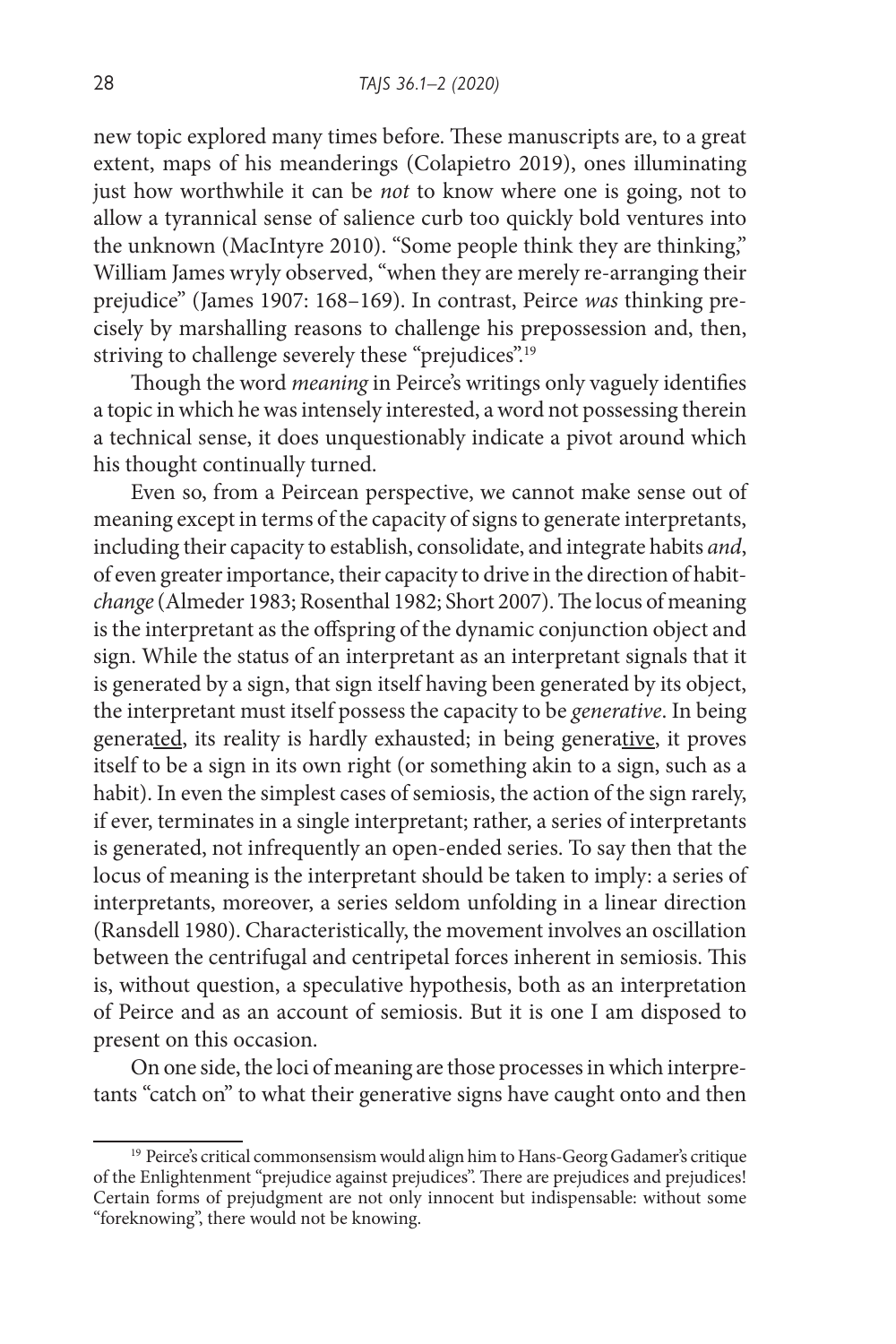carry this influence forward. This is obviously the processual dimension of meaning. On the other side, these processes are not utterly random and completely aimless. They drive in a direction or *would* so drive if the conditions for their fuller realization were in place. Any instance of semiosis can of course be an arrested or aborted process. In terms of the subsequent development of sign-generation, inclusive of interpretant-proliferation, the influence of the dynamical object can be diverted, thwarted, or in some other manner negated. Apart from the first inchoate tendencies emerging from the primordial chaos of absolute chance (Peirce c.1890: EP 1.278, 1893: CP 1.412), the tendencies and directedness of natural beings displays a dynamism structured by dispositions. If we call to mind the flow of the river forging a path through the earth, the fold in a delicate fabric resulting in a recalcitrant wrinkle, the sunflower turning toward the sun, a bee returning to its hive and indicating to the bees there by its "dance" a direction to travel, the leaves turning colors in the fall of the year, what we have before us are phenomena in which actions disclose the presence of dispositions.

Indeed, words and other symbols are, at bottom, habits of interpretation (of taking, e.g., this sound to signify this range of objects). Though many habits change only slowly and imperceptibly, they ceaselessly do change.

Habits obviously vary in longevity. Some of our habits are coextensive with the history of our species, while other ones took root just moments ago and might be extinguished before we fall asleep this evening. In *The Gay Science*, Nietzsche praised "brief habits", but condemned lasting ones.

I love brief habits and consider them an inestimable means for getting to know *many* things and states, etc. [But he is emphatic in adding:] Enduring habits I hate. I feel as if a tyrant had come near me. [. . .] Yes, at the bottom of my soul I feel grateful to all my misery and bouts of sickness [cf. Woolf on being ill] and everything about me that is imperfect, because this sort of thing leaves me with a hundred backdoors through which I can escape from enduring habits. (Nietzsche 1887: 295.237)

But he concludes this reflection on what cannot but sound to most of us an unNietzschean note: "Most intolerable [. . .] would be for me a life entirely devoid of habits, a life that would demand perpetual improvisation" (1887: 295.237). Do our lives not demand perpetual improvisation? What would make such a life intolerable? And do not some of our more or less stable habits facilitate the most apt and nuanced gestures in all their contextual spontaneity and extemporaneity? I have no desire to quarrel with Nietzsche on this point, only an inclination to suggest that the relationship between enduring habits and improvised gestures is more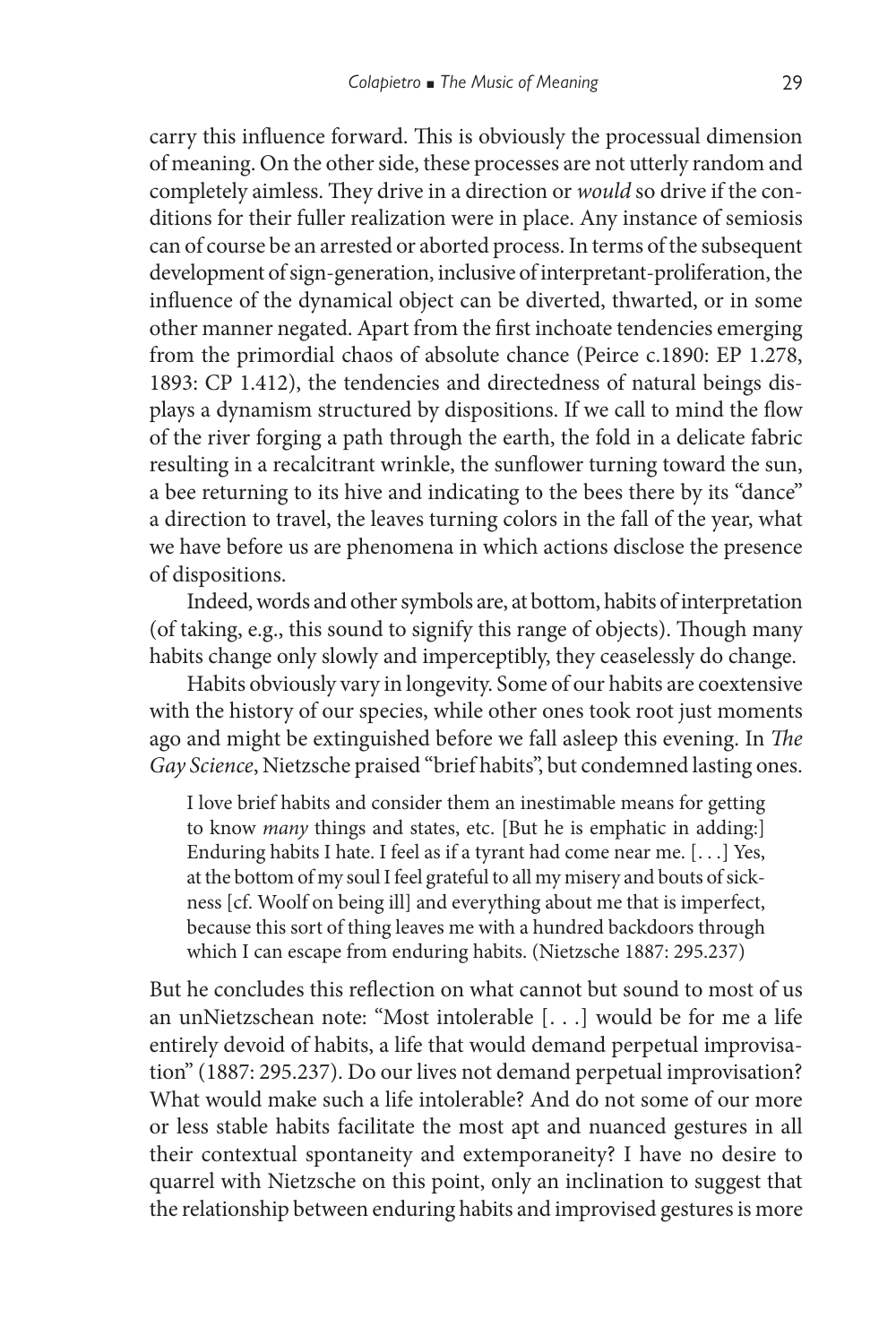intimate than he appreciates. The plasticity, thus the resilience, of mind, is nowhere more evident than in the mind's capacity to lose and acquire habits. The capacity to form brief habits is, if Peirce is right, an enduring feature of some animal minds: the habit of habit taking (not consciousness or reflexivity) is, from his perspective, *the* mark of the mental.

Habits insure continuity, but the forms of continuity thereby insured not only allow but also (in at least some respects) energetically *encourage* variability (Shapiro 1983: 66–72). Consider briefly the virtue of being considerate. As Aristotle stressed and Peirce held, virtues are habits, *good* habits, perfective of agents and their actions. A truly considerate person takes into account others in *a nuanced, variable manner*. Insofar as the individual is perfunctory in taking others into account, that person falls short of being fully considerate. Even the seemingly most perfunctory of our gestures (e.g., our manner of saying "Hello" to others) are more contextually sensitive than we might realize.

In the background of our lives, there is a vast, vague network of innumerable habits, many of which are better conceived as competencies or abilities than simply dispositions. In the foreground, there are *extemporaneous* gestures and other such deeds, some of which are finely attuned to the situations in which they are executed, others of which are quite inept or inopportune (or untimely), simply awkward or utterly self-defeating. Let me pause a moment, right here, to underscore the importance of the failure indicated by the adjectives *inopportune* and *untimely*. You re-read a draft of one of your own papers and realize that you have delayed too long, or introduced too soon, the treatment of a given topic and, as a result, your meaning is needlessly difficult to apprehend. The sequence of words orchestrates a flow of signs, but the arrangement of the movements but also the distinct phases of each movement—more prosaically, the parts of your paper—are organized in such a way as to facilitate or frustrate this flow. Reading a linguistic text is, as Roland Barthes suggests, akin to playing a musical score. One "plays" a piece of music. "'Playing,'" as he notes in "From Work to Text", must be understood here in all its polysemy: the text itself plays (like a door, a machine with 'play') and the reader plays twice over, playing the Text as one plays a game, looking for a practice which reproduces it [. . . also laying the Text in the musical sense of the term" (Barthes 1971: 162). It is instructive to add that the child learns language, in part, by playing with sounds and incorporating sounds and a form of singing in virtually all of its forms of play. In infancy and ever afterwards, the flow of activity and that of signs, also simply that of sounds, draws impetus and direction from each other. The indefinitely held note can be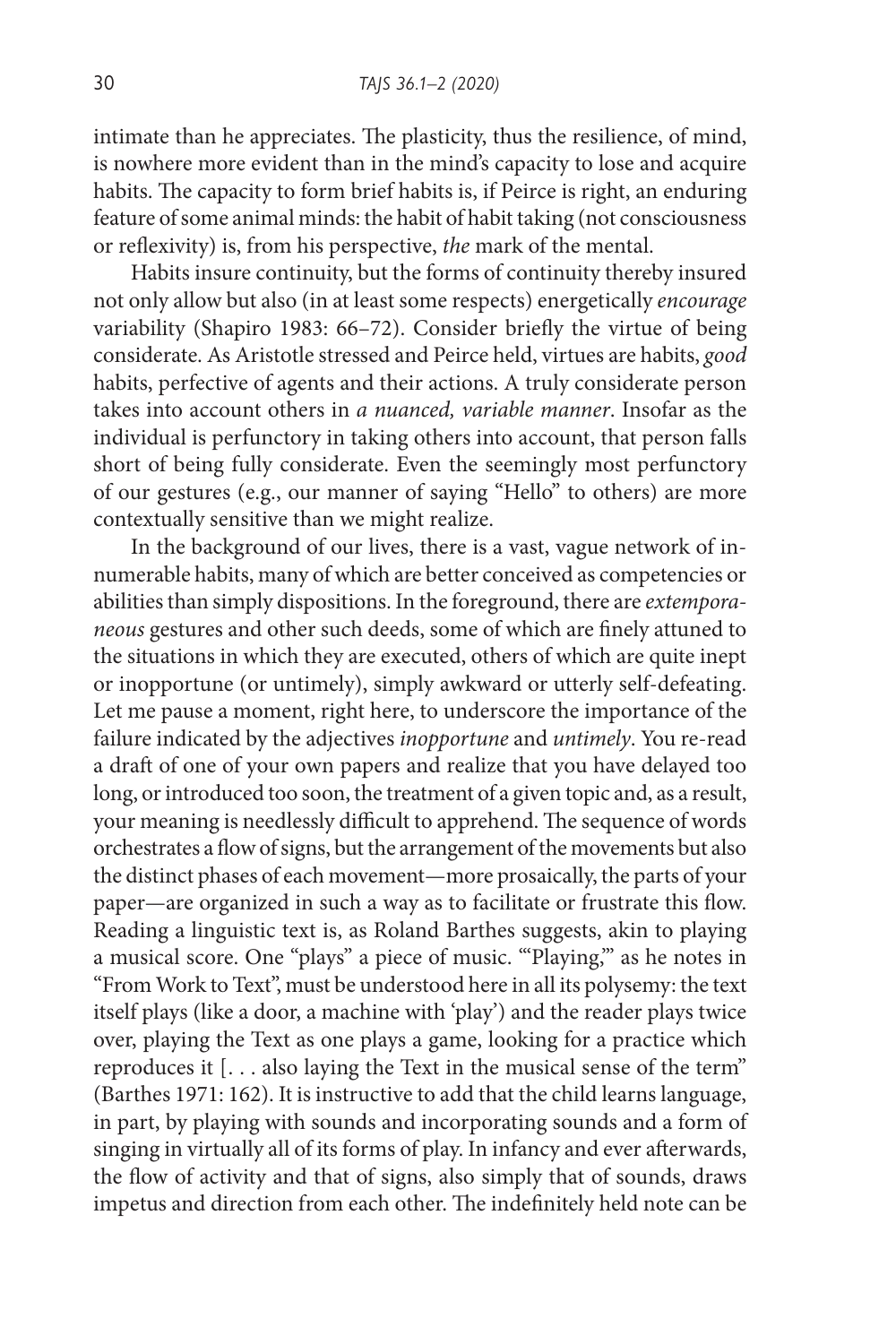a part of music but for the most part music is an occasion for an alluring experience of sonic articulation, one wherein articulation as that which marks off this phase from yet but, in doing so, connects what it divides is of course the essence of the matter.

Does the reader hear the *music* in the flow of signs and, if not, can the reader grasp, except only in the most rudimentary manner, this singular flow in its full force and intricate details? If one misses the music of this flow, has not indeed one missed most, perhaps *all*, of the meaning?<sup>20</sup> It is, I hope, not untimely at this juncture to recall Peirce's invocation of lines from Milton's *Comus*21:

How charming is divine Philosophy! Not harsh, and crabbed as dull fools suppose, But musical as is Apollo's lute [. . .]

For the literate person, the static words on the page are inherently dynamic signs, the function of which is to inaugurate and sustain a flow of interpretants of diverse kinds (not least of all, emotional, energetic, and logical interpretants—moreover, initial, intermediate, and ultimate logical  $interpretants<sup>22</sup>$ . They are conveyances, the means by which the reader is transported by *the power inherent in these words*. *If* we are more in thought than thought is in us, and, moreover, *if* thought is always an instance of semiosis, and, finally, *if* every instance of semiosis is in its realization a flow of signs, then we are in effect carried along by this flow. For my purpose, however, the critical point is that this semiotic flux is a temporal continuum in which the distinct phases of multilevel processes are integrally related to one another. Our ability to swim *with* the current is anything but a slight accomplishment, while our capacity to swim *against* it is an even more impressive achievement (for this capacity involves a sense of the direction in which the current is taking us and, to some extent, not exhausting ourselves simply by struggling against this direction). We swim in the currents of intersecting continua and our doing so is itself a continuum.

Words possess their meanings not by the fiat of either the writer or the reader but as part of an inheritance the reader shares with the author. Words mean what they have come to mean and what they might *yet* come to mean (to some slight extent, what users of them might yet make them to

<sup>&</sup>lt;sup>20</sup> In "The Dry Salvages", T. S. Eliot writes: "We had the experience but missed the meaning /And approach to the meaning restores the experience/In a different form, beyond any meaning / We can assign to happiness . . ." (Eliot 1943: 39).

<sup>&</sup>lt;sup>21</sup> Peirce mistakenly attributes these lines to Shakespeare (Peirce c.1905: CP 5.537).

<sup>&</sup>lt;sup>22</sup> This threefold classification of logical interpretants is mine, not Peirce's. I however find it partially implicit in what he has written about logical interpretants.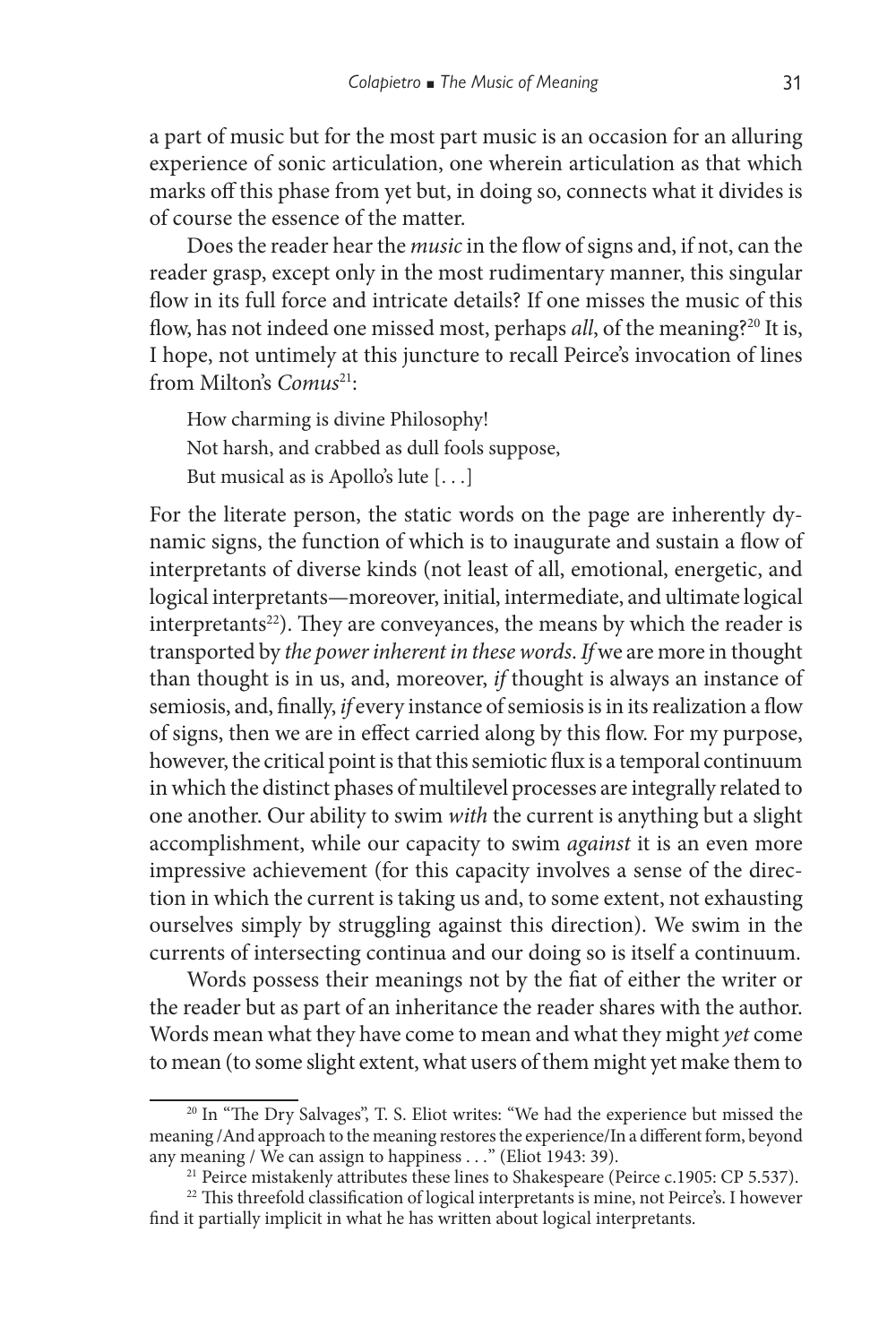mean). Even our most singular improvisations only take place in the context of an enveloping inheritance in which we are so deeply and intimately implicated as to be no more aware of it than the air we breathe. Semiotically speaking, this inheritance *is* the air we breathe—the air we breathe in and out, without ceasing for as long as we are alive. The absence of appropriate or efficacious signs however *can* be acutely felt, no less so than the absence of oxygen. This occurs when they are needed but not available.

Semiosis designates an activity or process (Fisch 1986: 330)—in the first instance, it designates the activity and, thus, the agency of signs themselves (Ransdell 1980). We might for the sake of analysis focus on a singular, isolated gesture (say, someone knocking on a door), but, in the mostly muted dramas of everyday life, such a gesture needs to be taken as part of a flow of signs. The persons announcing their presence by this sign (the object here is the arrival of these individuals, the sign of course the sound made in accord with a convention, and the interpretant the response of the person on the other side of the door). Typically, the gesture hovers between a request and a demand (the irritation of those who are making the gesture is indicative of where the gesture falls on the spectrum of making a request or issuing an imperative). It is an important feature of many of our commonplace gestures (and not so commonplace ones) that they are *imperatively ambiguous*. What precisely is one *doing* when one is making this or that gesture? There is no necessity that we are ourselves aware of our motives or intentions. The gesture itself might be inherently ambiguous.

If each instance of semiosis is a flow of signs, $23$  it is one in which the actual temporal arrangement is always potentially at odds with some more ideal semiotic configuration (the earlier phase should come later, the later phase earlier, the pause here should be longer). The flow of signs is arranged in such a way that questions of *timing* are closely tied to questions of meaning. There is a thorny issue here whether this occurs at the most rudimentary level (that of the very *grammar* of signs) or at a "higher" level (that of the *rhetoric* of signs). Is this a grammatical or a rhetorical question? My inclination is to imagine that, even at the most rudimentary level, the sign is rhetorical (Bergman 2004). A completely inefficacious sign would be a meaningless one, since signs are powers to generate interpretants (Ransdell 1980) and powers are by definition modes of efficacy.

The habits firmly in place cannot be gainsaid. The propriety of their exercise is however contextual, in some instances unquestionably contest-

<sup>&</sup>lt;sup>23</sup> The most static of signs magically become alive when they function as signs (Wittgenstein 1953: PI, I, #432).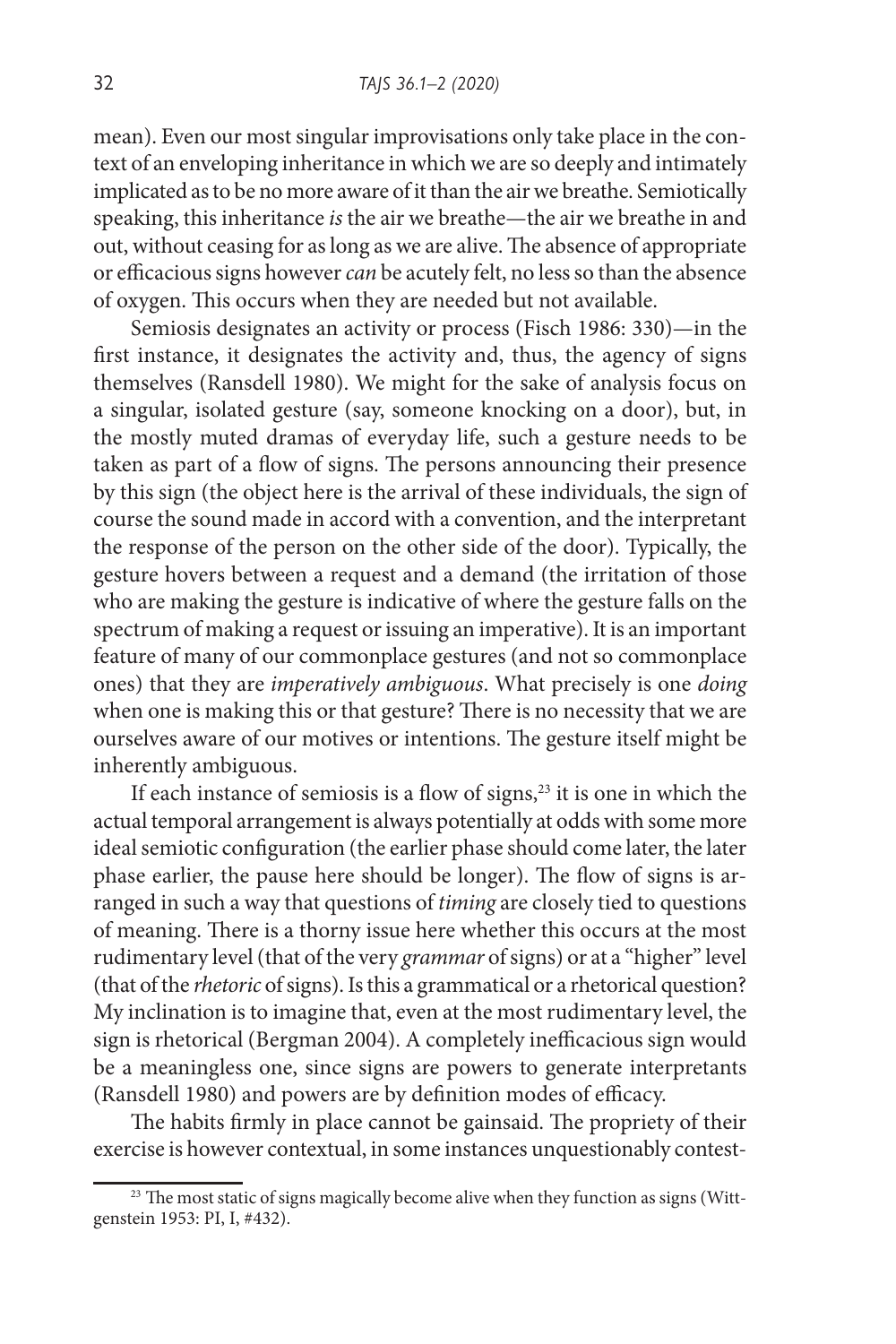able, in countless other ones effectively fluent, so much so their operation goes unnoticed.

A flow of signs in which a sensitivity, at once "instinctive" and reflexive, to the distinct phases of a temporal continuum in possibly alterable patterns is critical. To be attuned to the music of meaning is to be sensitive to just this feature of the flow of signs. Even the most fully drafted paper is little more than a choreographer's sketch of how the dance of words might be joined by the reader.

To put the matter in an utterly abstract manner, my goal has been to highlight the *firstness of thirdness*—the qualitative dimensions of an intelligible series of interwoven signs. While this expression is certainly recondite and abstruse, what it signifies is anything but that. In the first instance, it concerns presenting the immediate in its immediacy, since even processes of mediation, even ones of intricately patterned mediation, have in some instances *the power to intimate* the firstness of firstness (qualitative immediacy as an invincibly ineffable but immediately available quality). All one has to do is smell the aroma of the coffee or hear a melody. The firstness of thirdness has folded within itself the firstness of firstness (also the firstness of secondness). Nothing makes more concrete the meaning of these words than music. Please listen carefully to a piece of instrumental music.

What makes a movement—say, the movement of the hand or that of the muscles in one's face—a *gesture*? To make all movements gestures is to go some distance toward rendering the word *gesture* useless. Allow me to propose, rather tentatively, that, in the first instance, we can think of a gesture as a bid for expression. As such it cannot help but be expressive, for it expresses a move toward (or a bid for) expression (but it does not guarantee its success). Such a bid might fail; it might be rejected or deemed to be so inept as to say express nothing at all, save the desire to be expressive in a given medium. It is more like looking than seeing, more like listening than hearing (for we can look but fail to see, just as we can listen but fail to hear, as we can gesture and fail to be expressive).

One immerses oneself in a medium and explores, in terms of the qualitative dimensions of that distinctive medium, possibilities for expression, without any guarantee of being successful. As a dancer in the context of choreography (not that of performance), for example, one moves one's arms in a certain manner and, by doing so, is consciously experimenting with the efficacy of placing this movement at this juncture in a sequence of other movements, attending to this movement both *in itself* and in its relationship to antecedent and subsequent movements. It is crucial to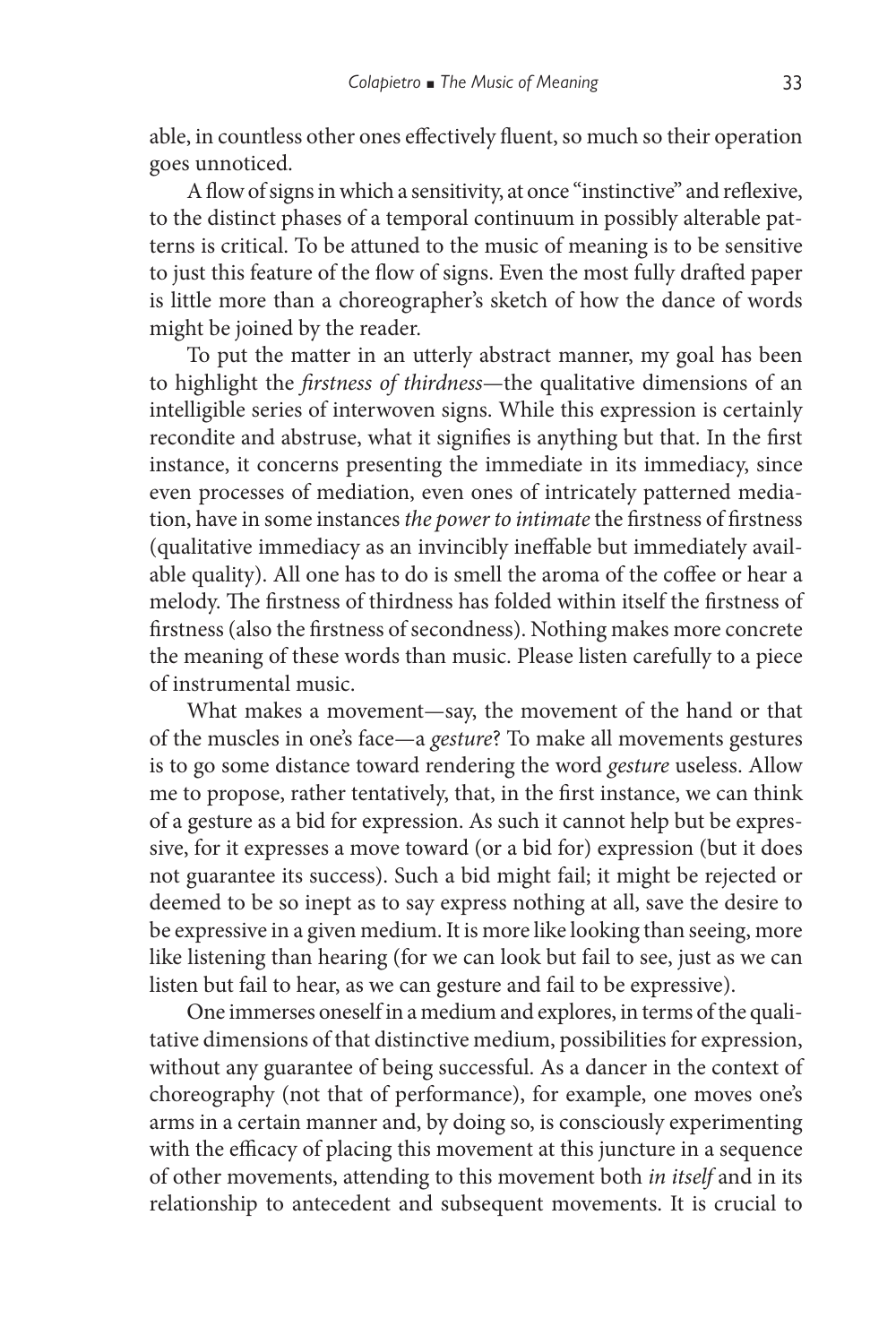stress that the artist is *thinking in terms of the medium* in which s/he is working. The possibilities for translation in the third sense identified by Roman Jacobson (translating from one semiotic system to another) tend to be very limited. The gestures of the dancer are using the medium of body in motion and at rest, the meaning of which cannot be adequately articulated in any medium other than this one.

Equally, it is important to emphasize the *exploratory* (or experimental) character of what at some point can only be *extemporaneous* actions (potential, but only, potential gestures). The artist is trying to steer a course between the hackneyed and the unintelligible, the all too readily intelligible but also the all too elusively intelligible.

Instrumentally mediated gestures in which the instrument is, in the hands of this individual, a part of that musician's body, are central to meaning in the making, just as somatically instrumentalized capacities (the voice as instrument) are for singers.

The flow of signs might be generated by a sequence in which *feelings of flow* are largely, if not completely, thwarted by the sequence, so much so it is hard (if not impossible) to make sense out of the sequence. In contrast, a sequence of signs might *immediately* generate a feeling of flow and, beyond that, effectively *sustain* for a lengthy time a dynamic sense of its own onward rush. We sit down and listen to a piece of intricate music and are held captive, from beginning to end. If one has not had such experiences, it is likely one is deaf or, at best, insufficiently attuned to music.

# **Conclusion**

"Without music life would be a mistake" (Nietzsche 1889: 36). Most sequences of signs would however be meaningless were we not able to discern the music inherent in the sequence. It might not be *all* a matter of timing (there is more to meaning than the timeliness of our phrasings, our entrances and exits, our pauses and transitions). But, then, meaning might be far more a function of extemporaneity than we generally appreciate. That is, it is far more a matter of timing and thus timeliness (*kairos*) than we are given to believe (Smith 1969; Smith 1986).

In the time of the cosmos, the life of the Earth is but the blink of an eye. In the time of this planet, the history of hominids in all their forms, not just Homo sapiens, is also but a blink of an eye. In the time of any human life not tragically cut short, several days, however large in significance, are by definition slight in duration. In the time of flowers, the meaning of time and much more (including life) become themes for reflection. We "must", Hegel insists, "banish from our minds the prejudice in favor of duration,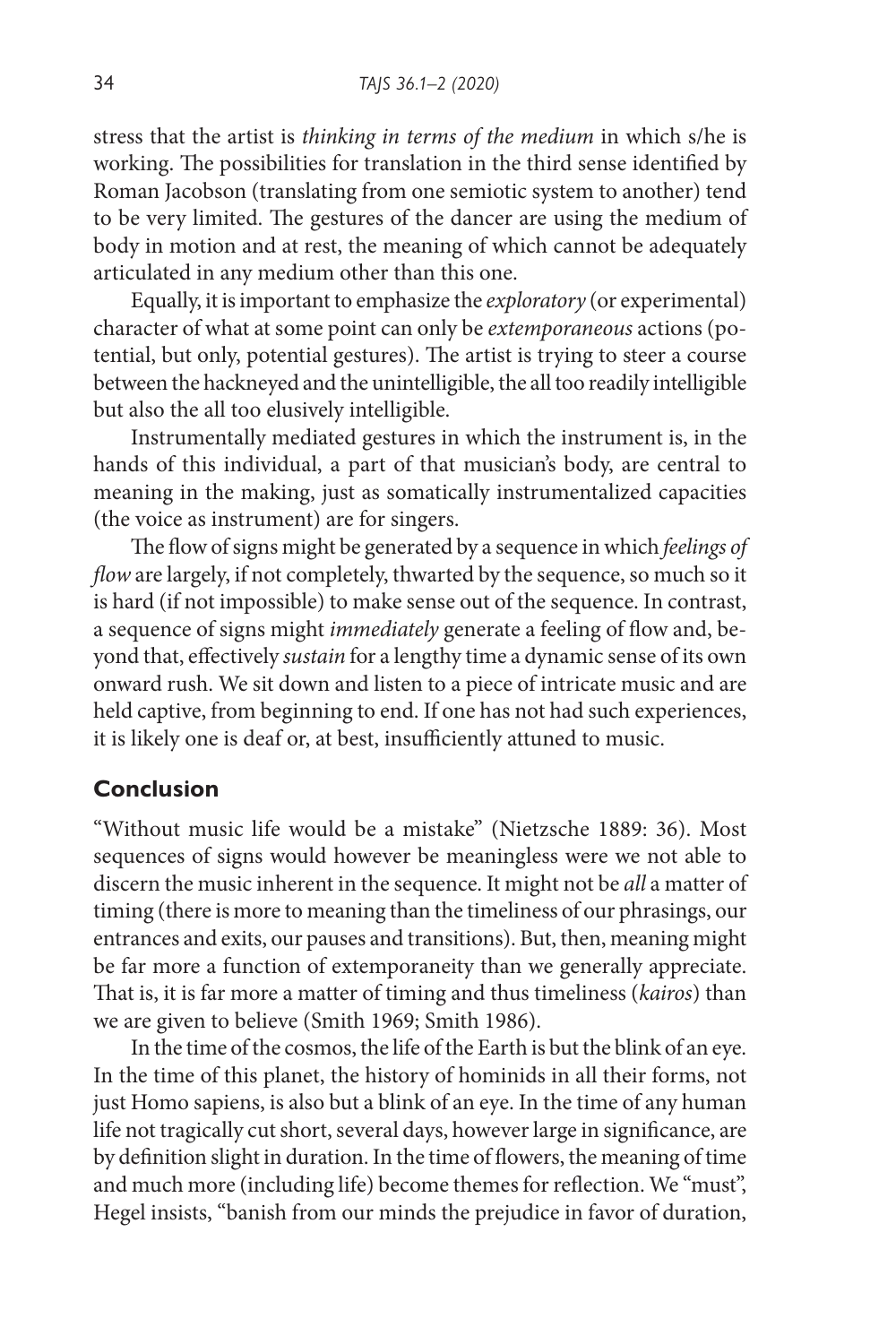as if it had any advantage as compared to transience: the imperishable mountains are not superior to the quickly dismantled rose exhaling its life in fragrance" (Hegel 1837: 221). "The modern transformation of time from a condition into a force began", John Berger suggests, "with Hegel" (Berger 2001: 485). The recognition of the *forces* of time and history was contemporaneous with the way composers such as Beethoven, Mozart, and Mahler in the context of their art were themselves engaged in the transformation to which Berger calls our attention.

The transient and precarious life of flowers offers invaluable clues for understanding more deeply than we customarily do the *force* of time. This is nowhere more evident than in a poem by e. e. cummings ("in the time of daffodils(who know", 1958). Allow me simply to quote the first two lines of the last stanza:

and in a mystery to be (when time from time shall set us free)

For our purpose, the parenthetical line is the one I most want to stress: ("when time from time shall set us free)". As suggested earlier, the transcendence of time is a movement (or accomplishment) in the flow of time, not (in my judgment, at least) a complete transcendence of the temporal flux.

What music, "that mysterious form of time", intimates is just this possibility. The transcendence of time is never anything but a moment *in* the flow of signs, in the flux of time. We are not lifted out of time, only out of ourselves ("forgetting me" in the instance where *I* forget myself), and music in using time to set us free from time also uses the experience of being set free by time from time to set us free from ourselves. The transcendence of time, as a movement *in* time, ordinarily entails a *transfiguration of the self*. If you have listened to a great piece of music and not been transformed by the experience, you likely missed not only the meaning but also the experience itself (Eliot 1943: 43; Colapietro 2008).

When we come back to ourselves (e.g., "remembering me" in the instance when *I* recall myself, say, after a deeply immersive experience of listening to, say, of Mahler's symphonies, the flow of signs continues to stream through me, if only in an imperceptible manner. I continue to live in this stream of semiosis. The meaning of music resides, in part (only in part, but even so in a significant way), in providing a tutelage in the temporality of meaning. It assists us in attaining nothing less than an intensified and nuanced sense of the possibilities for reconfiguring sequences of signs, *for the sake of their flow* (more often than not, a complex flow in which dramatic alterations, timely pauses, abrupt transitions, and other tempo-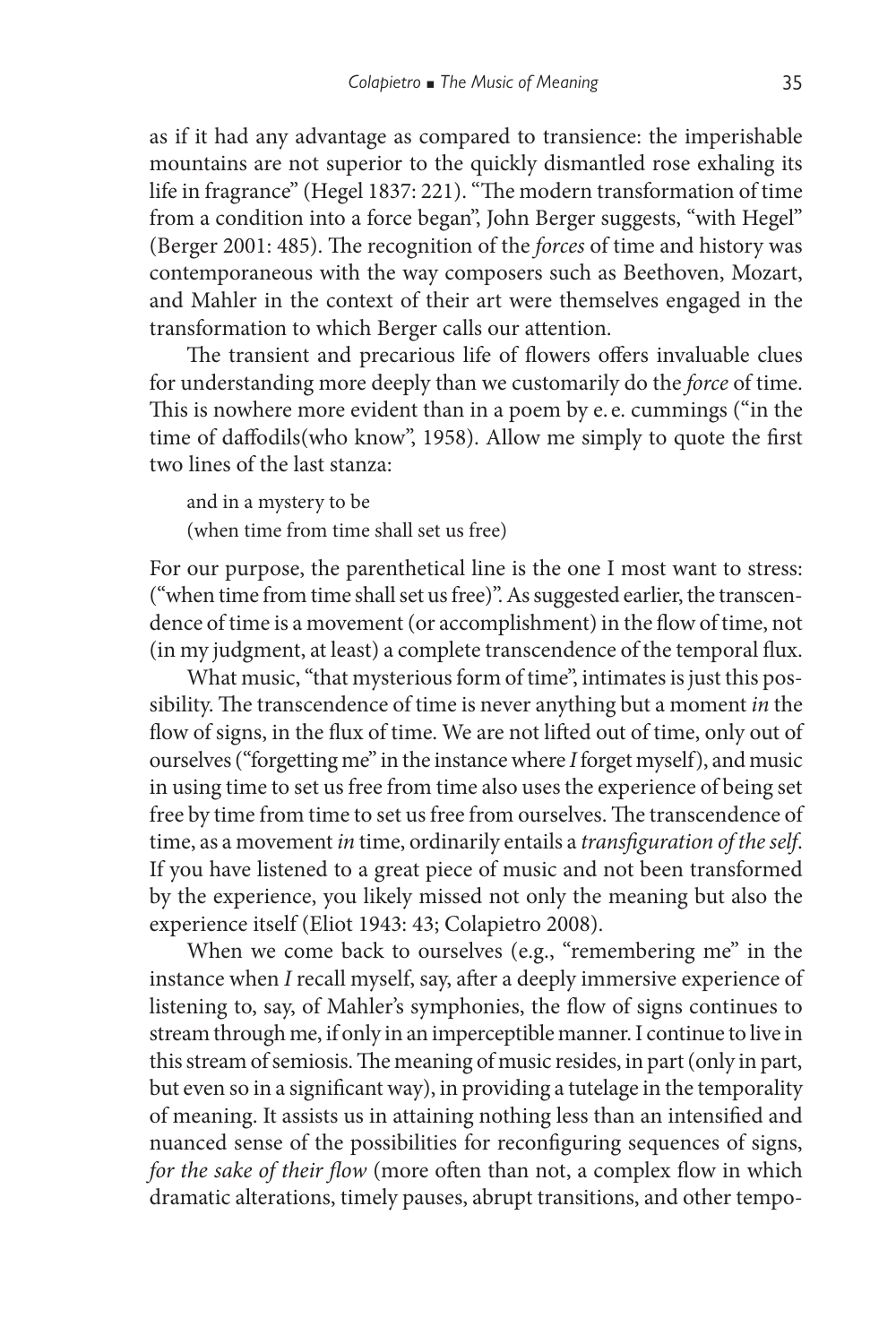ral devices are required to carry forward such semiotic complexity). In brief, the experience of music attunes us to the music of meaning and, in doing so, it renders more manifest (or audible or somatically discernible) the most salient feature of meaning: meaning is *ever in the making*, never definitively made. The banks of the river, however much they constrain the flow of water, are ever shifting, however imperceptibly (Dewey 1925: LW 1.370). Attention to the flux should not cause us to ignore the banks; they too are important.<sup>24</sup> More than anything else, however the river reconfigures *its own course*, shifts its banks. To some extent, even deeply sedimented habits are altered by their exercise. No doubt, disruption of our habits is dramatically due to forces external to these habits. But the energy and persistence of habits, in the face of disruption, contributes to their alteration.

We might recall here "The Treasure" by Robinson Jeffers. Earlier we noted Hegel's warning against our prejudice for permanence over against transience (an unreflective tendency to see the imperishable character of mountains as more impressive than the fragile rose expending its life quickly. As it turns out, the mountains themselves are anything but imperishable. The poet Robinson Jeffers brings their transience into sharpest focus in "The Treasure":

Mountains, a moment's earth-waves rising and hollowing; the earth too's an ephemerid; the stars—

Short-lived as grass the stars quicken in the nebula and dry in their summer [. . .]

Here, too, we might also recall what R. W. Emerson observed in *Circles*: "The universe is fluid and volatile. *Permanence is but a word of degrees*" (Emerson 1841: 404, emphasis added). But, Emerson and others attest to the *experience* of transcendence, even eternity, *in* the flow of time

Our experience of music especially provides us, at once, with a sense of transience and that of transcendence. Only time has and only time can set us free from time. The ephemeral event and the abiding memory, the singular memorialization and the memorialized singularity, are conjoined. We are drawn into, and held by, a series of intimations of intelligibility, in which qualitative immediacy and interwoven patterns of the most

<sup>&</sup>lt;sup>24</sup> "Experience is", Dewey asserts, "no stream"; "the stream of feelings and ideas that flows upon its surface [i.e., experience's surface] is the part which philosophers most love to traverse" (Dewey 1925: LW 1.370). While including this stream, experience "includes the enduring banks of natural constitution and acquired habits".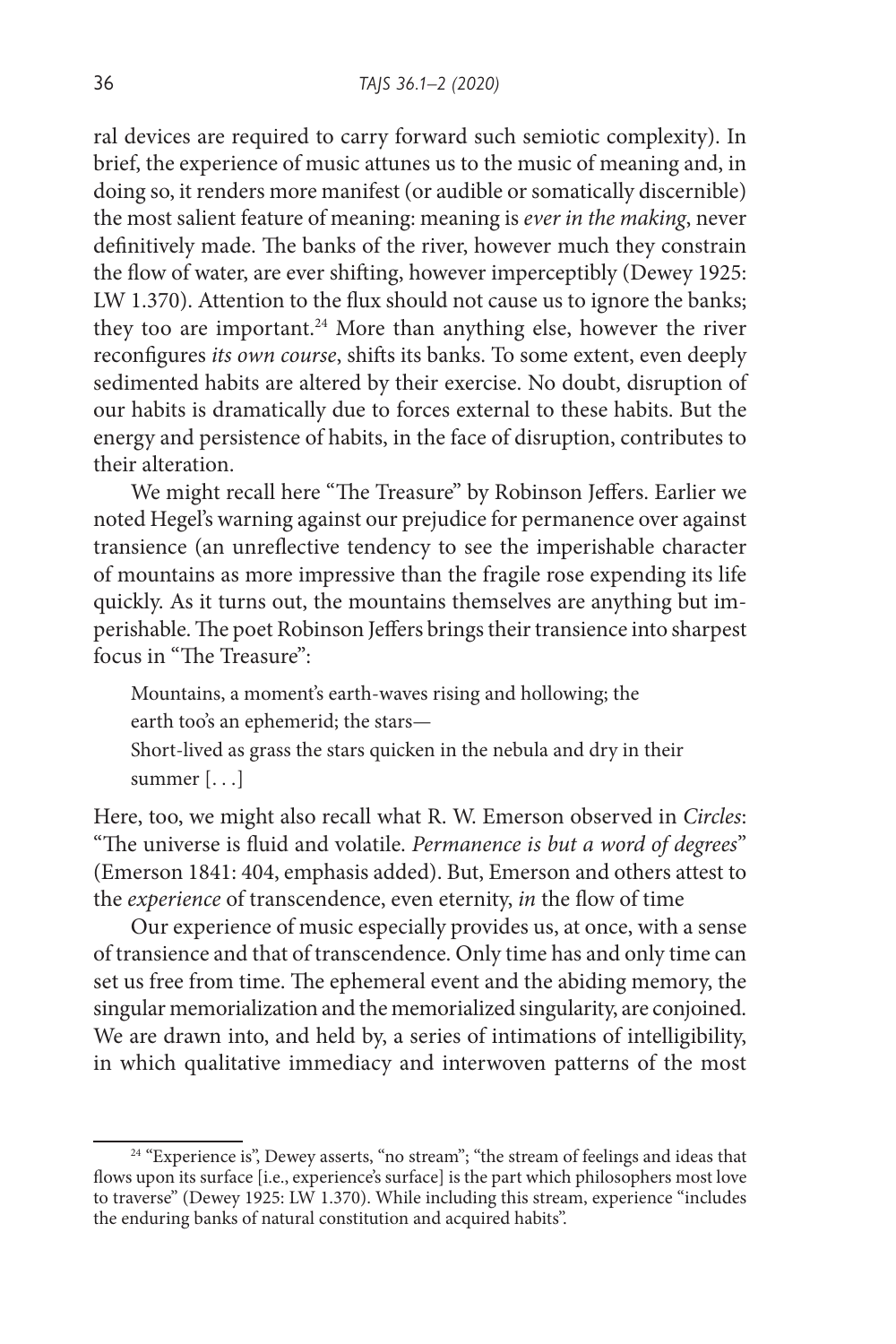intricate *mediations*, fulfill, frustrate, and transfigure our expectations. some gathering within themselves the *force* of time (Berger 2001: 485).

They intimate forms and depths of intelligibility far transcending our capacity to identify these forms exhaustively or to fathom these depths fully. The experience of the most intense fulfillment does not preclude an awareness of unfulfilled promises. The immediately felt and cognitively apprehended sense of a complex piece of music such as Beethoven's String Quartet #13 or Mahler's 7th Symphony—or, I would add, the "compositions" John Coltrane's Africa/Brass Sessions (1961) or the pieces on Kamasi Washington's "Heaven and Earth"—returns us to the matrix of meaning, a conversation of gestures in which meaning is *ventured*. The meaning of our gestures does not solely inhere in their intent or origin. Their meaning emerges in the course of time. The culmination of that time often blurs the distinction between closure and interruption. It is ordinarily a rope woven of various threads, these threads being in principle distinct yet in our experience they are often practically impossible to disentangle.

The firstness of thirdness is an abstract expression for a primordial experience. We have always already ventured an expression and those around us have ventured a response. Our expression and their response is but the fragment of a history. The venturing of expressions, in which their qualitative features play a significant role, can generate a series of gestures in which *the very process of venturing* assumes a more or less integrated form. This process is anything but a completely random or chaotic series, however much variation and surprise might not obviously contribute to the integrity of the process.

What Emerson said of words might with modification be said of other symbols.<sup>25</sup> For we "ride on"<sup>26</sup> not only the words which we speak but also some of those we hear (Emerson 1844: 456). Linguistic and other symbols are "good, as ferries and horses are, for conveyance" (Emerson 1844: 463). In a word, they are "fluxional", the means by which we are *carried through time*. We are hardly passive in being transported through time on the backs of symbols. Just as riders fall off the backs of their horses, we can fall off those of the symbols on which *we* ride.

The feeling of being transported by a piece of music is, then, no illusion. It bears reliable witness to our actual experience. Moreover, the

<sup>25</sup> We might add, if only in passing, Emerson's assertion in *The Poet*, one Peirce will insist upon later in his own way: "We are symbols, and inhabit symbols" (Emerson 1844:

<sup>&</sup>lt;sup>26</sup> What Emerson says of the poet arguably pertains to each one of us as utterers of words, at least in our more inspired or effective moments: "in every word *he speaks he rides on them* as the horses of thought" (Emerson 1844: 456, [emphasis added]).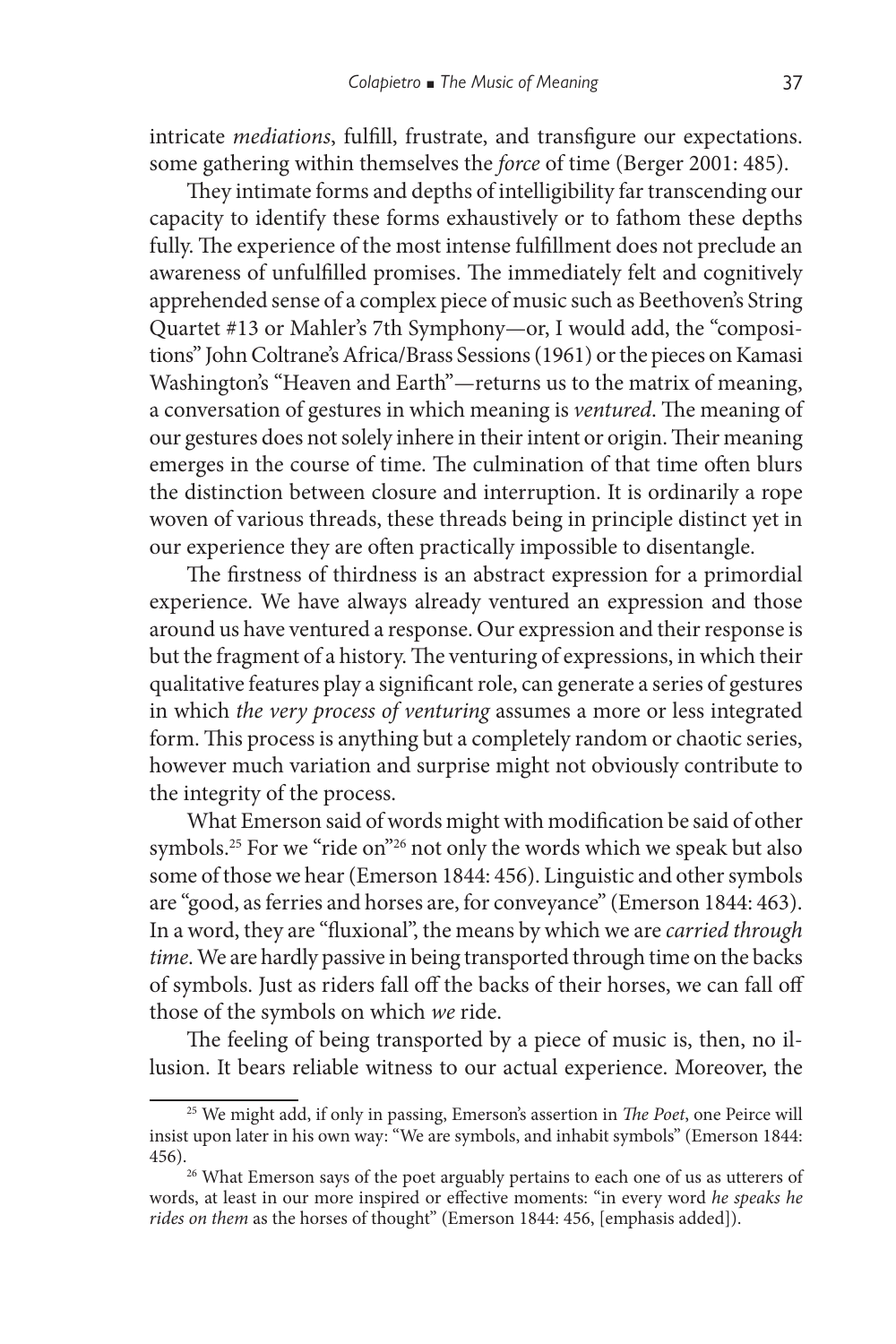feeling of being set free from time by time itself is also no illusion, though given our prejudices against transience (Hegel 1837) we are likely to take this to be nothing less than the transcendence of time itself rather than what it is. It *is* the *transfiguration* of our ordinary experience of time into an extraordinary experience, though not an utterly extraordinary one. That is, we are likely to misinterpret what time setting us free from time ontologically and experientially entails. Finally, the customary focus on the scripted score of such classical composers as Beethoven, Mozart, and Mahler is likely to divert our attention from the fact that, at some point, *all* music is extemporaneous. In the *time* of composition, the work is an improvisational *venture* of a symbol-making and -creating animal, inexorably immersed in time. Composers are striving, in the flow of time, to transfigure temporal flux into an audible sequence in which qualitative immediacy, singular events, and, finally, fissuring and fusing patterns of temporal mediation work together to create a world. If we discover *in time* that, however fully engrossing and fulfilling is the world they have created, it is only one among countless other worlds, actual and possible, this does not in the least diminish their achievement or our experience.

Music, "that mysterious form of time", and indeed time itself, that mysterious form of Being, in which Being is continually negating itself (Hegel  $1837$ ,<sup>27</sup> are rendered in such experience, paradoxically, in part because each is rendered in itself and in its relation to the other both more intelligible *and* more mysterious. A series of intimations of intelligibility carries us along and what at some point is never more than an extemporaneous venture evolves to the point of becoming a timeless achievement (Coetzee 2001) and, on the personal level, can often become an inextinguishable memory. In language and other symbols, these mysteries and all others are marked as such and, by symbols and other signs, the depths of the meanings of these mysteries are probed, if never fully fathomed. Our capacity to be astonished and enchanted by the barest hints of intelligibility, for example, a sound not only arresting in itself but also felt to be significant and salient,<sup>28</sup> provides the means by which we can bootstrap our way into

 $^{27}$  "Time is", Hegel claims, "the negative element in the sensory world: thought is the same element [in the 'spiritual' world]; but it is the innermost infinite form itself wherein everything that exists is, in principle, dissolved—and chiefly the finite being, the determinate form" (Hegel 1837: 80).

 $28$  There tends to be a tension here between perceptible signs in their arresting character, in their qualitative immediacy, and such signs precisely as signs, thus, as pointing to what is other than themselves. To hear words as words seems to require ceasing to be utterly absorbed in their purely musical qualities and to become attuned to their lexical import.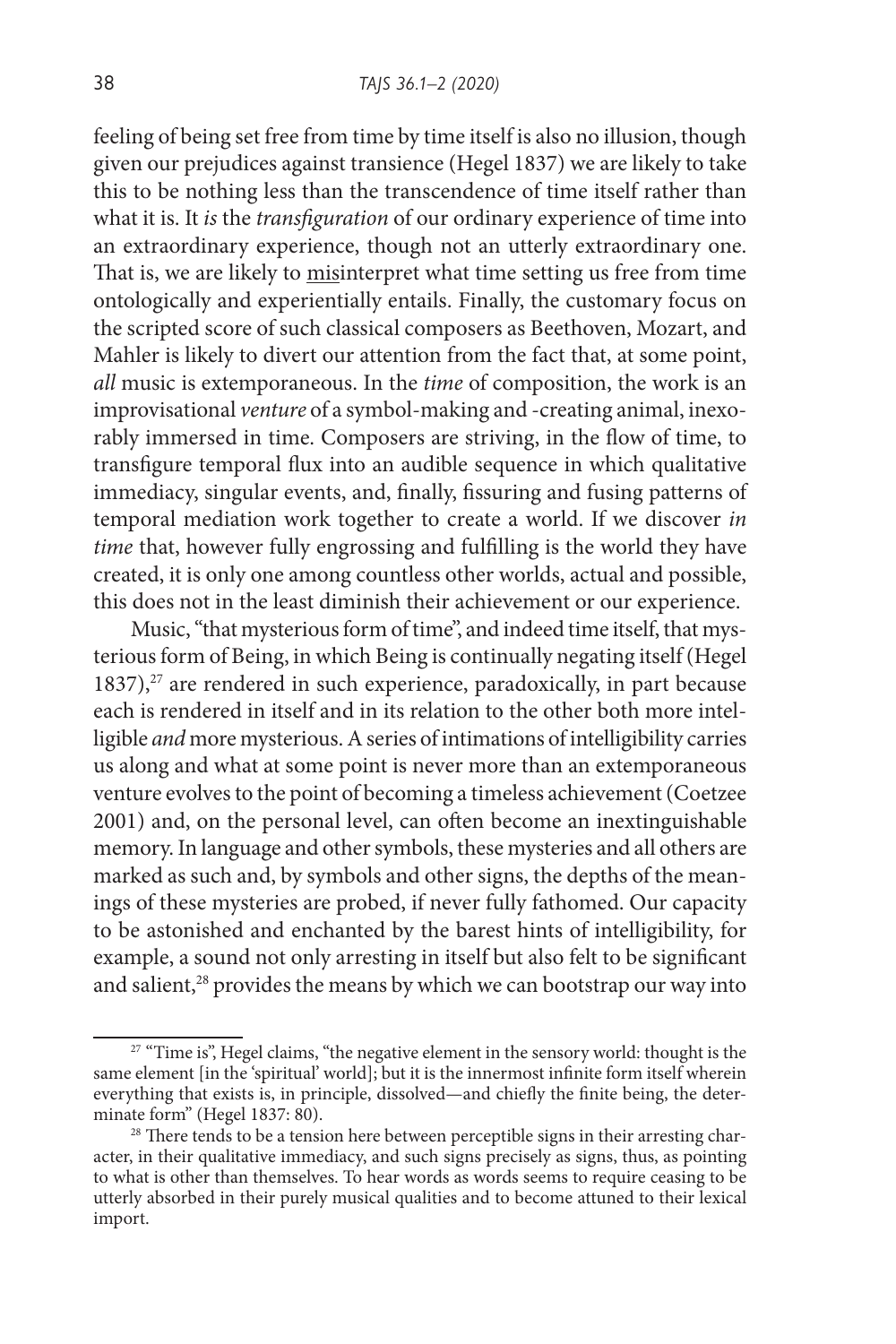language and, once we have acquired even only the rudiments of language, to bootstrap ourselves from there ever more deeply into music, as that mysterious form of time, time itself, as that mysterious form of Being, and indeed meaning, as that mysterious form of self-effacement in which what is other than words or symbols is made available for consideration, contemplation, and a wide range of other intellectual responses.

But this gives us far too much credit. We are as much drawn into language by the actions and solicitude of others as we are driven into it by our irrepressible urge to express ourselves, also our drive to catch the meaning of the sounds enveloping us.29 Meanings unfold in time and, in the course of history (the history of either an identifiable community or a singular individual), processes of semiosis inevitably forge habits. Even before doing so, however, habits are operative here: the more effective they are, the less evident is their presence. The flow of signs is always to some extent an indication of the fluency, the efficacy, of habits. The meaning of meaning is itself nowhere more clearly indicated than in this flow and, thus, in the habits both guiding and resulting from sign-processes. The musical flow of auditory signs, even in its most inchoate and unintended forms, is truly a mysterious form of time, but one in which time and indeed meaning are illuminated. Music, time, and meaning form, in my judgment, a triad of more than accidental unity.

My own idiosyncratic fascination with this triad has been on display in this Lecture, but I am hopeful it is more than a peculiar personal obsession. As I have been using it, the expression "the music of meaning" is intended to orient us to a dimension of meaning, intimately allied to the flow of time, three distinct mysteries might illuminate each other. This effort is of course only a first attempt, a preliminary exploration, of a topic "too vast", demanding a labor "too great" (Peirce c.1907: MS 318, 1907: EP 2.413, c.1907: CP 5.488) for me to do much more than clarify, in the most provisional way, the elusive meaning of what has captivated my intellectual attention (in effect, the fragment of a line of poetry—"the music

 $29$  Thomas Aquinas somewhere suggests that the family is the spirit womb of the child. The child is enveloped by others as protectors and nourishers, not least of all as those addressing the child in words, though for the child these words are only sounds, but sounds, I am insisting, carrying, in countless instances, felt significance. In the mother's womb, it seems undeniable that sounds, including of course the rhythmic heartbeat of the mother, are felt by the fetus. Even before its birth, then, the human animal is enveloped in the music of meaning, sounds carrying significance beyond the comprehension of the being who hears or simply feels them. The newborn no less than the fetus is enveloped in a sonic womb in which the musical qualities of its audible experience, perhaps especially rhythm and pitch, are in effect already tutoring it in the sense of sound (preparing it for the acquisition of language).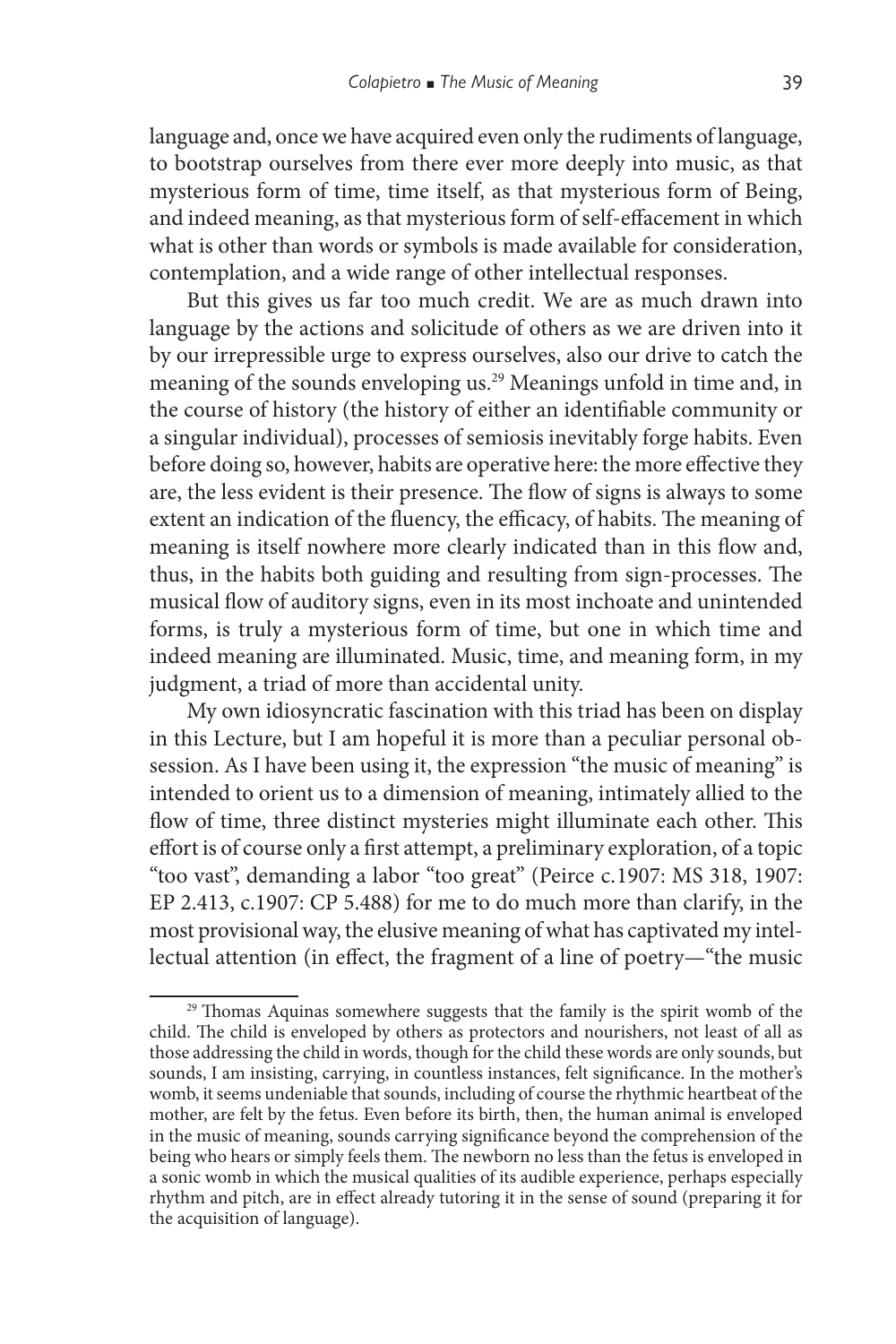of meaning"—holding out the promise of a significance and salience I am not certain will ever be kept either by those words or me). Even so, I have, for good or ill, followed Peirce's counsel and given myself wholeheartedly over to a question quite transcending my powers!

My last word is most appropriately one of gratitude. Specifically, I *thank* "the divine/labyrinth of causes and effects" for friends, acquaintances, and strangers who happen to be gathered here, this evening (now for readers of this essay in this journal). This lecture has been a series of ventures, aimed at suggesting how we might understand music, time, and meaning. The meaning of these ventures resides most of all in how you and others can take up and carry forward these suggestions, also in how you are disposed to contest or reject what I have said. In reading, you no doubt have already been doing so. My hope is to learn from your responses to my ventures.<sup>30</sup> Thank you for your attention and much else.<sup>31</sup>

# **References**

ALMEDER, Robert.

1983. "Peirce on Meaning", in *The Relevance of Peirce*, ed. Eugene Freeman (La Salle: Open Court Press), 328–347.

BARTHES, Roland.

1971. "De l'œuvre au texte", *Revue d'esthetique* 3, trans. Stephen Heath as "From Work to Text", in *Music-Image-Text* (New York: Wang and Hill, 1977).

#### BERNSTEIN, Richard J.

1971. *Praxis and Action: Contemporary Philosophies of Human Activity* (Philadelphia: University of Pennsylvania Press).

#### BERGER, John.

2001. *John Berger: Selected Essays*, ed. Geoff Dyer (New York: Vintage Books).

<sup>&</sup>lt;sup>30</sup> Immediately after presenting this paper, I was extremely fortunate to receive comments, questions, and challenges from a number of individuals, most memorably, from Javier Clavere, André De Tienne, Robert Hatten, Ivo Ibri, David Lidov, Sally Ann Ness, and Farouk Seif. My recollection of these has been immensely helpful to be in revising and expanding my lecture into this "Lecture" or essay.

<sup>&</sup>lt;sup>31</sup> A *much* shorter version of this paper was presented as my Thomas Sebeok Lecture at Berea College (October 5, 2018). I feel it is inappropriate to efface entirely the origin of this as simply a lecture. Moreover, the hope expressed in my concluding sentences, addressed to those assembled on that occasion to hear this Lecture, can easily be transposed to the readers of this article: the meaning of my sentences can only begin to become clearer in my own mind by the responses of readers.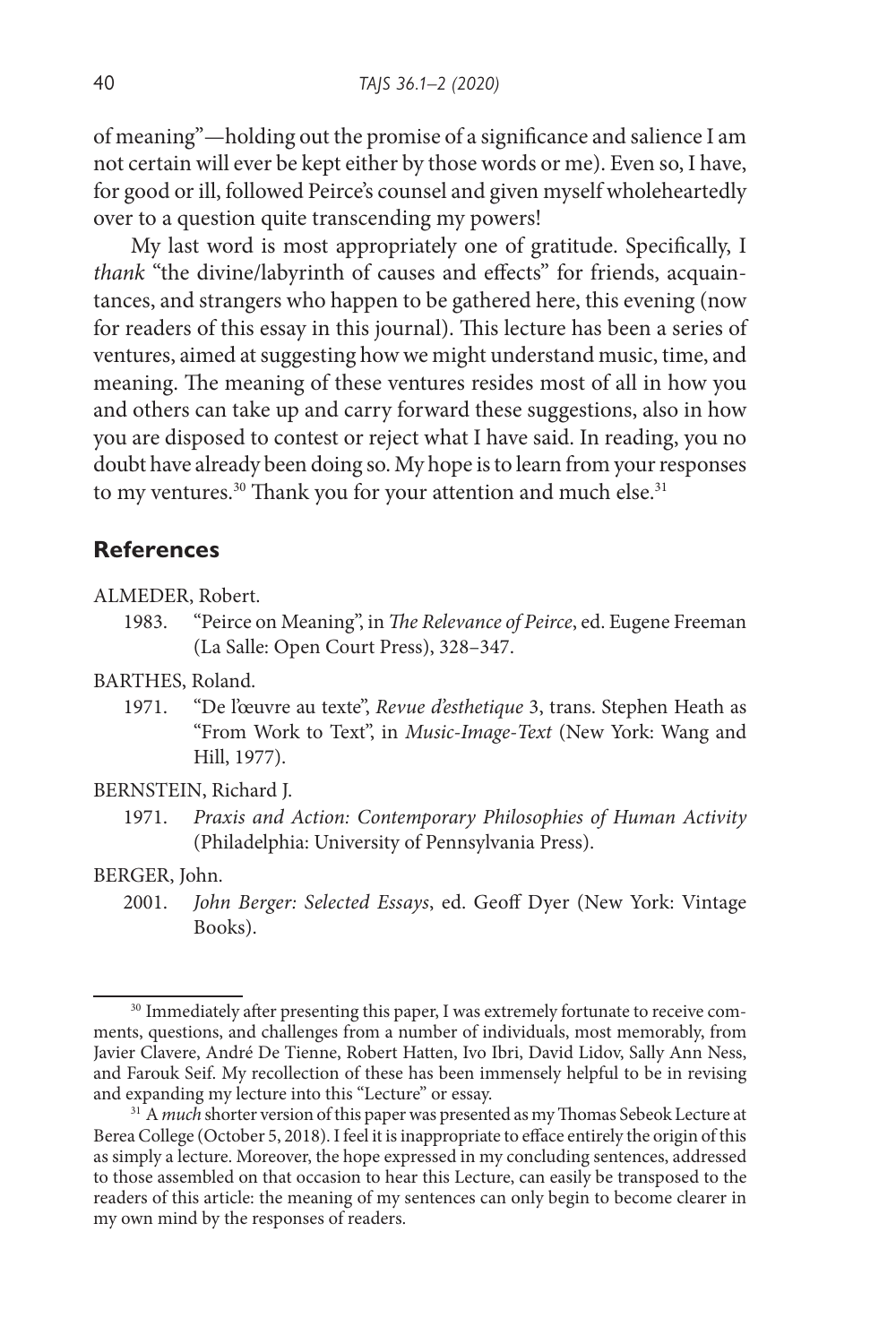#### BERGMAN, Mats.

2004. *Fields of Signification: Explorations in Charles S. Peirce's Theory of Signs* (Vantaa: Philosophical Studies from the University of Helsinki).

# BORGES, Jorge Luis.

1972. "Another Poem of Gifts", in *Selected Poems* (London: Allen Lane), 218–223.

### BOURDIEU. Pierre.

1980. *Les sens pratique* (Paris: Le Éditions de Minuit), trans. Richard Nice as *The Logic of Practice* (Stanford: Stanford University Press, 1990).

#### COETZEE, J. M.

2001. *Stranger Shores: Literary Essays* (New York: Penguin Books).

#### COLAPIETRO, Vincent.

- 2001. "A Lantern for the Feet of Inquirers: The Heuristic Function of the Peircean Categories", *Semiotica* 136, 201–216.
- 2003. "Translating Signs Otherwise", in *Translation Translation*, ed. Susan Petrilli (Amsterdam: Ropopi), 189–215. Originally published as "Translating Signs Otherwise", *Athanor* (Bari, Italy) 10.2 (1999–2000), 102–123.
- 2004. "Routes of Signification", *Cognitio* 5.1, 11–27.
- 2007. "C. S. Peirce's Rhetorical Turn", *The Transactions of the Charles S. Peirce Society* 43.1, 16–52. https://doi.org/10.2979/TRA.2007.43.1.16
- 2008. "Experience Ceded and Negated", *Journal of Speculative Philosophy* 22.2, 118–126. https://doi.org/10.1353/jsp.0.0032
- 2019. "Peirce as Writer", *Philosophy and Literature* 43.2, 385–410.

## COLTRANE, John.

1961. *The Complete Africa/Brass Sessions* (Audio), John Coltrane Quartet (Coltrane, McCoy Tyner, Reggie Workman, and Elvin Jones; conducted by Eric Dolphy). Impulse (MCA Records Inc.).

#### CUMMING, Naomi.

2000. *The Sonic Self: Musical Subjectivity and Signification* (Bloomington: Indiana University Press).

#### CUMMINGS, E. E.

i.1904–1962. *Complete Poems, 1904–1962*, ed. George J. Firmage (New York: Liveright, 1991).

## DEWEY, John.

1925. *Experience and Nature*. *Later Works of John Dewey*, Vol. 1 (Carbondale: Southern Illinois University Press). Cited as LW 1.

# ECO, Umberto.

1988. *Il pendolo di Foucault* (Milan: Bompiano). All references are to *Foucault's Pendulum*, trans. William Weaver.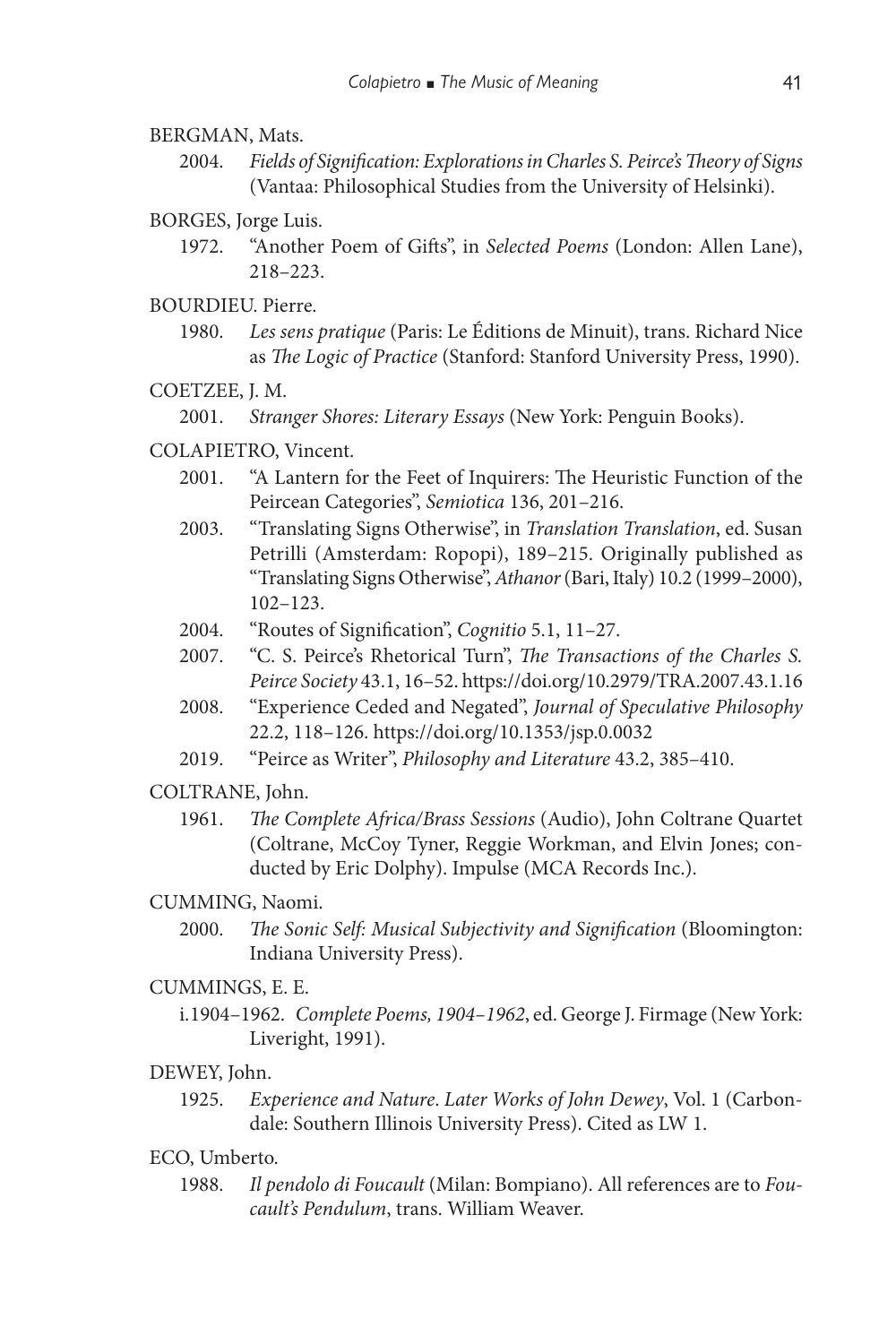#### ELIOT, T. S.

1943. *Four Quartets* (New York: A Harvest Book).

#### EMERSON, R. W.

- 1841. "Circles", in *Essays: First Series, Essays and Lectures*, ed. Joel Porte (New York: Library of America, 1983), 403–414.
- 1844. "The Poet", in *Essays: Second Series, Essays and Lectures*, ed. Joel Porte (New York: Library of America, 1983), 445–468.

## ESPOSITO, Joseph.

1980. *Evolutionary Metaphysics: The Development of Peirce's Theory of Categories* (Athens: Ohio University Press).

#### FISCH, Max H.

1986. *Peirce, Semeiotic, and Pragmatism* (Bloomington: Indiana University Press).

## GALLIE, W. B.

- 1952. *Peirce and Pragmatism* (Harmondsworth: Penguin Books).
- 1956. "Essentially Contested Concepts", *Aristotelian Society Proceedings* 56.1, 167–198. Republished in slightly expanded form in *Philosophy and the Historical Understanding* (New York: Schocken Books, 1964). https://doi.org/10.1093/aristotelian/56.1.167

## GENTRY, George.

1952. "Habit and the Logical Interpretant", in *Studies in the Philosophy of Charles Sanders Peirce*, First Series, ed. Philip P. Wiener and Frederic H. Young (Cambridge: Harvard University Press), 75–90.

#### HEGEL, G. W. F.

1837. *The Philosophy of History*, trans. J. Sibree (New York: Dover, 1956).

## HOOKWAY, Christopher.

1985. *Peirce* (London: Routledge).

#### JAMES, William.

1907. "Pragmatism and Common Sense", Lecture 5 in *Pragmatism: A New Name for Some Old Ways of Thinking* (New York: Longmans, Green, and Company), 63–75.

## JEFFERS, Robinson.

1920–1923 "The Treasure", *The Collected Poetry of Robinson Jeffers*, ed. Tim Hunt (Stanford: Stanford University Press, 1988–1991).

# KANT, Immanuel

1787. *Critik der reinen Vernunft*, trans. Norman Kempt Smith as *Critique of Pure Reason* (New York: St. Martin's Press, 1929).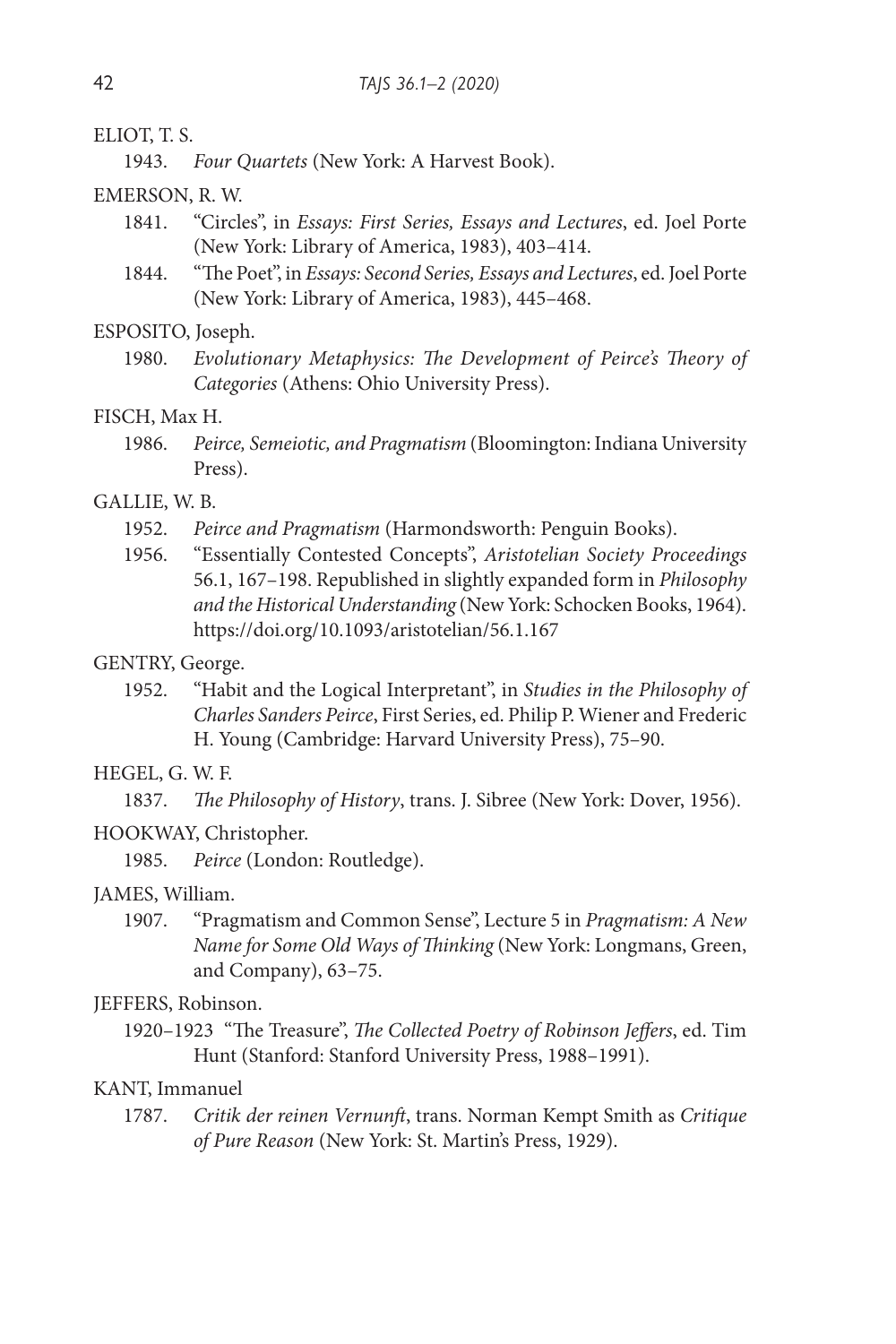#### KAUFFMANN, Walter.

1979. *Critique of Religion and Philosophy* (Princeton: Princeton University Press).

## KRISTEVA, Julia.

1981. *La langage, cet inconnu* (Paris: Editions Seuil), trans. Anne M. Menke as "Language: The Unknown: An Initiation into Linguistics" (New York: Columbia University Press, 1989)

#### LANGER, Susanne K.

- 1957. *Problems of Art* (New York: Charles Scribner's Sons).
- 1979. *Philosophy in a New Key* (3rd edition, Cambridge: Harvard University Press).

#### LIDOV, David.

2005. *Is Language a Music? Writings on Musical Form and Signification*  (Bloomington: Indiana University Press).

#### MACINTYRE, Alasdair.

2010. "The John Dewey Lecture: On Not Knowing Where One is Going", *Proceedings and Address of the APA* 84.2, 61–74.

## MORRISON, Toni.

2008. *What Moves on the Margin: Selected Nonfiction* (Jackson: University of Mississippi Press).

#### NIETZSCHE, Friedrich.

- 1889. *Götzen-Dämmerung* (Leipzig: C. G. Naumann), trans. R. J. Hollingdale as *Twilight of the Idols* (New York: Penguin Books, 1968).
- 1887. *Die Fröhliche Wissenschaft* (2nd edition, Leipzig: Verlag von E. W. Fritzsch). All references are to *The Gay Science*, trans. Walter Kaufmann (New York: Vintage Books, 1974).

#### OGDEN, C. K. and I. A. RICHARDS.

1927. *The Meaning of Meaning: A Study of the Influence of Language Upon Thought and of the Science of Symbolism* (Mansfield Center: Martino Press, 2013).

#### PEIRCE, Charles. S.

- i.1863–1913. *Charles S. Peirce: Selected Writings*, ed. Philip P. Wiener (New York: Dover Publications, 1958). Cited as SW.
- i.1867–1893. *The Essential Peirce*, Vol. 1, ed. Nathan Houser and Christian Kloesel (Bloomington: Indiana University Press, 1992). Cited as EP 1.
- i.1867–1913a. *Collected Papers of Charles Sanders Peirce*, Vols. 1–6 ed. Charles Hartshorne and Paul Weiss (Cambridge, MA: Harvard University Press, 1931–1966); Vols. 7–8 ed. Arthur Burks (same publisher, 1958). Cited as CP.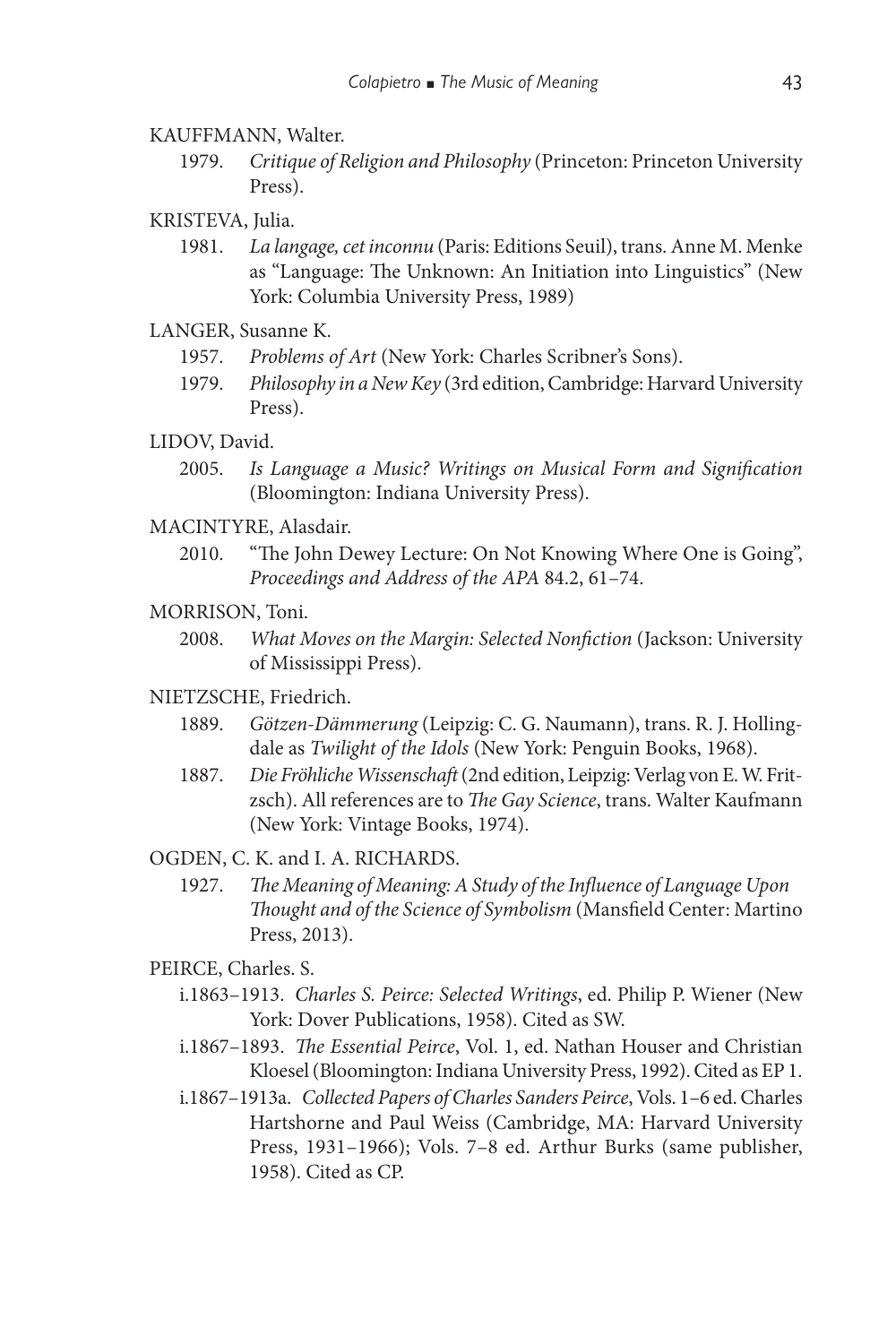- i.1867–1913b. Unpublished manuscripts are dated according to the *Annotated Catalogue of the Papers of Charles S. Peirce*, ed. Richard Robin (Amherst: University of Massachusetts Press, 1967), and confirmed by the Peirce Edition Project (Indiana University-Purdue University at Indianapolis). Cited as MS.
- i.1893–1913. *The Essential Peirce*, Vol. 2, ed. Peirce Edition Project (Bloomington: Indiana University Press, 1998). Cited as EP 2.

#### RANSDELL, Joseph.

1980. "Semiotic and Linguistics", in *The Signifying Animal*, ed. Irmengard Rauch and Gerald F. Carr (Bloomington: Indiana University Press), 135–185.

#### RORTY, Richard.

1992. "The Pragmatist's Progress", in *Interpretation and Overinterprettaion*, ed. Stefan Collini (Cambridge: Cambridge University Press), 89–108.

#### ROSENTHAL, Sandra B.

1982. "Meaning as Habit: Some Systematic Implications of Peirce's Pragmatism", *The Monist* 65, 230–245. https://doi.org/10.5840/monist198265218

## SAVAN, David.

1987–1988. *An Introduction to C. S. Peirce's Full System of Semeiotic* (Toronto: Toronto Semiotic Circle).

#### SCRUTON, Roger.

2009. *Musical Understanding: Philosophy and Interpretation* (London: Continuum).

## SHAPIRO, Michael.

- 1981. *The Sense of Grammar: Language as Semeiotic*. Bloomington, IN: Indiana University Press.
- 1991. *The Sense of Change: Language as History* (Bloomington: Indiana University Press).

#### SHORT, T. L.

- 2003. "Peirce on Meaning and Translation", in *Translation Translation*, ed. Susan Petrilli (Amsterdam: Ropopi), 217–231. Originally published as "Peirce on Meaning and Translation", *Athanor* (Bari, Italy) 10.2 (1999–2000), 217–231.
- 2007. *Peirce's Theory of Signs* (Cambridge: Cambridge University Press).

#### SMITH, John E.

- 1969. "Time, Times, and the 'Right Time': Chronos and Kairos", *The Monist* 53.1, 1–13. https://doi.org/10.5840/monist196953115
- 1986. "Time and Qualitative Time", *The Review of Metaphysics* 40.1, 1–16.